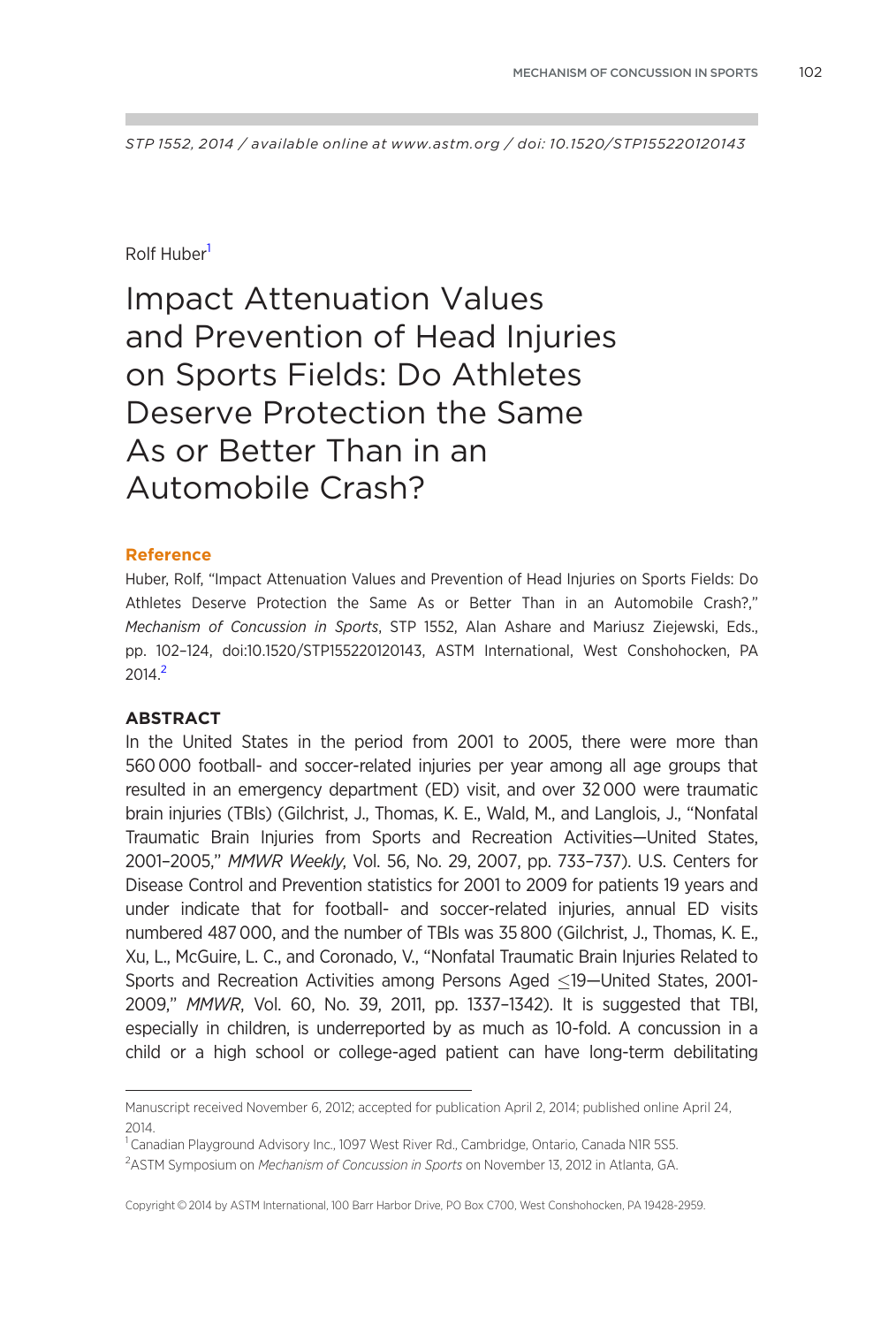effects, as such patients recover slower than adults or professional athletes, and a second concussion prior to complete recovery from the first could be life-altering. Studies suggest that the current thresholds in ASTM [F1936](http://www.astm.org/Standards/F1936) for sports fields should get another look from injury-prevention specialists and advocates. It is suggested that for fields being utilized for both helmeted and non-helmeted sports, the test be performed with a hemispherical headform and that both  $G_{\text{max}}$  and head injury criteria be considered. The playing surface industry was still operating in the 1970s to 1980s with threshold values of  $G_{\text{max}}$  not exceeding 200 g for establishing the limit for fields in use. There are injury data to support a reduction of  $G_{\text{max}}$  to a maximum of 125  $g$ , and consideration should be given to reducing it to 110  $g$ .

#### Keywords

impact attenuation, TBI, head injury, sport fields

# A Discussion of the Current Head Injury Prevention Strategies as They Relate to Concussion and Head Injuries on Playing Surfaces

A concussion is a serious head injury that often occurs on sports fields. Annually in the United States between 2001 and 2005, there were 395 369 emergency room visits for all football injuries, with 22 689 concussions, and for soccer injuries there were 169 373 emergency room visits and 9371 concussions [[1](#page-18-0)]. In the single year from July 2000 to June 2001, more than 375 000 nonfatal football injuries were treated in emergency departments (EDs) in the United States [[2\]](#page-18-0). This does not take into consideration that many college, semi-professional, and professional teams have their own medical staffs, and thus their injuries will not appear in the records for national emergency room visits. Additionally, the ED has not been the best suited for treating nonlife-threatening injuries for many decades, and treatment of such injuries in other locations makes the number of injuries appear to be decreasing rather than increasing. U.S. Centers for Disease Control and Prevention (CDC) statistics for 2001 to 2009 for persons aged 19 years and under indicate that for football and soccer, the annual number of ED visits was 587 000, and the number of traumatic brain injuries (TBIs) was 35 800 [\[3](#page-18-0)]. It has been suggested that up to  $3.8 \times 10^6$  children and adults sustain a concussion each year [\[4](#page-18-0)], rather than the previously suggested 300 000 [[5](#page-18-0)], and this might be an underestimate due to the challenges in identifying concussion, particularly in young children [[6–8](#page-18-0)]. By far, motor vehicle accidents result in the greatest number of head injuries and deaths (61 %) [\[9\]](#page-18-0). Consequently, the bulk of the testing programs and studies related to the prevention of all related injuries, and in particular head injuries, have been done by that industry. More recent information from the U.S. CDC indicates that motor vehicles and traffic are now responsible for 17.3 % of TBIs and 31.8 % of deaths due to head injuries, which can provide insight regarding positive outcomes of injury prevention strategies that can be utilized in sport-related TBI [[10\]](#page-18-0).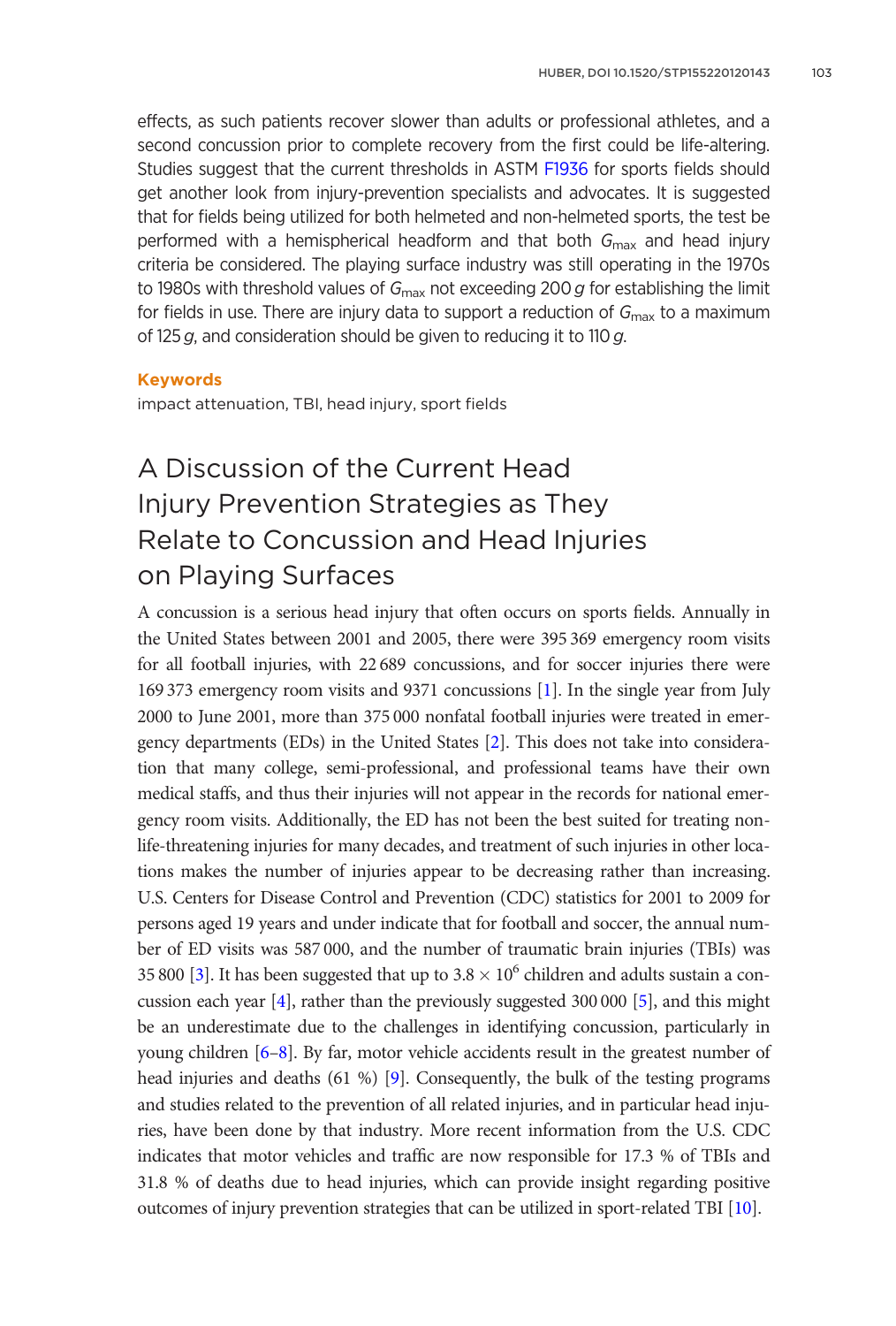Collisions with sport surfaces account for 10 % of the injuries in American football [\[11](#page-19-0)], and they account for 16 % of soccer injuries [\[12\]](#page-19-0). Other research shows that of 1003 collegiate football concussions, 22 % were the result of impact of the head with an artificial surface; this number was approximately double that on natural turf [\[12](#page-19-0)]. In a study of 25 National Football League (NFL) players having suffered 31 concussions, the incidence of concussions related to head-to-turf contact was roughly 10 % [\[13](#page-19-0)]. Thus the impact-attenuating properties of the turf will have a significant effect on the rate and severity of concussions in both soccer and football.

On the sports field, the surface is a contributing factor in the impact of the falling player, whether the impact is to the head or directly to a part of the body with sufficient force to be transferred to the skull and brain. The following pages contain a review of the related literature and research and a thorough discussion of the issues. It is the intent of this paper to present conclusions and recommendations to those responsible for public health, injury prevention, regulations, and standards as to changes that should be made to existing documents for better prevention of severe and life-threatening injuries in such a manner that users will understand the ramifications of their choices and the decisions of others on their behalf.

Traditionally the impact-attenuating properties of playing surfaces have been assessed with the ASTM [F355](http://www.astm.org/Standards/F355) "A" missile for all natural and synthetic sport surfaces [\[14](#page-19-0)], and the hemispherical headform of ASTM [F1292](http://www.astm.org/Standards/F1292) [[15](#page-19-0)] is traditionally used for playgrounds, some additional playing surfaces utilized for sports such as rugby, pole vault landing pads and box collars, and indoor wall/feature padding. The A missile was based on Ford and General Motors test data from the 1960s and 1970s and placement of an accelerometer in a middle linebacker's helmet, which established an impact threshold of 40 ft/lb. As a result the established missile was 20 lb with a flat face of approximately 20 in.<sup>2</sup>, and it was to be dropped from 2 ft to replicate the 40 ft/lb impact [\[16](#page-19-0)]. The 4.5-kg hemispherical headform prescribed by ASTM [F1292](http://www.astm.org/Standards/F1292) is used to simulate the mass of the average adult human head severed at the C3 vertebra, very similar to the mid-adult Hybrid III headform. The Clegg device is a 5-lb flat-faced hammer originally developed to measure the hardness of surfaces such as roads, and according to the device inventor and manufacturer it cannot be used to determine impact attenuation as required for injury prevention. Attempts at developing correlations between the A missile and the Clegg have been a failure, as the material, temperature, moisture, and other factors will change the value non-proportionately. More recently, new impactors have involved the placement of accelerometers inside a football helmet and have been used in conjunction with live subjects or Hybrid III (50) 4.54-kg headforms inserted in sports headgear.

### Overview of Head Injury

Statistics indicate that head injuries, and specifically TBIs, are happening at an alarming rate on playgrounds and athletic surfaces. TBIs are complex physiological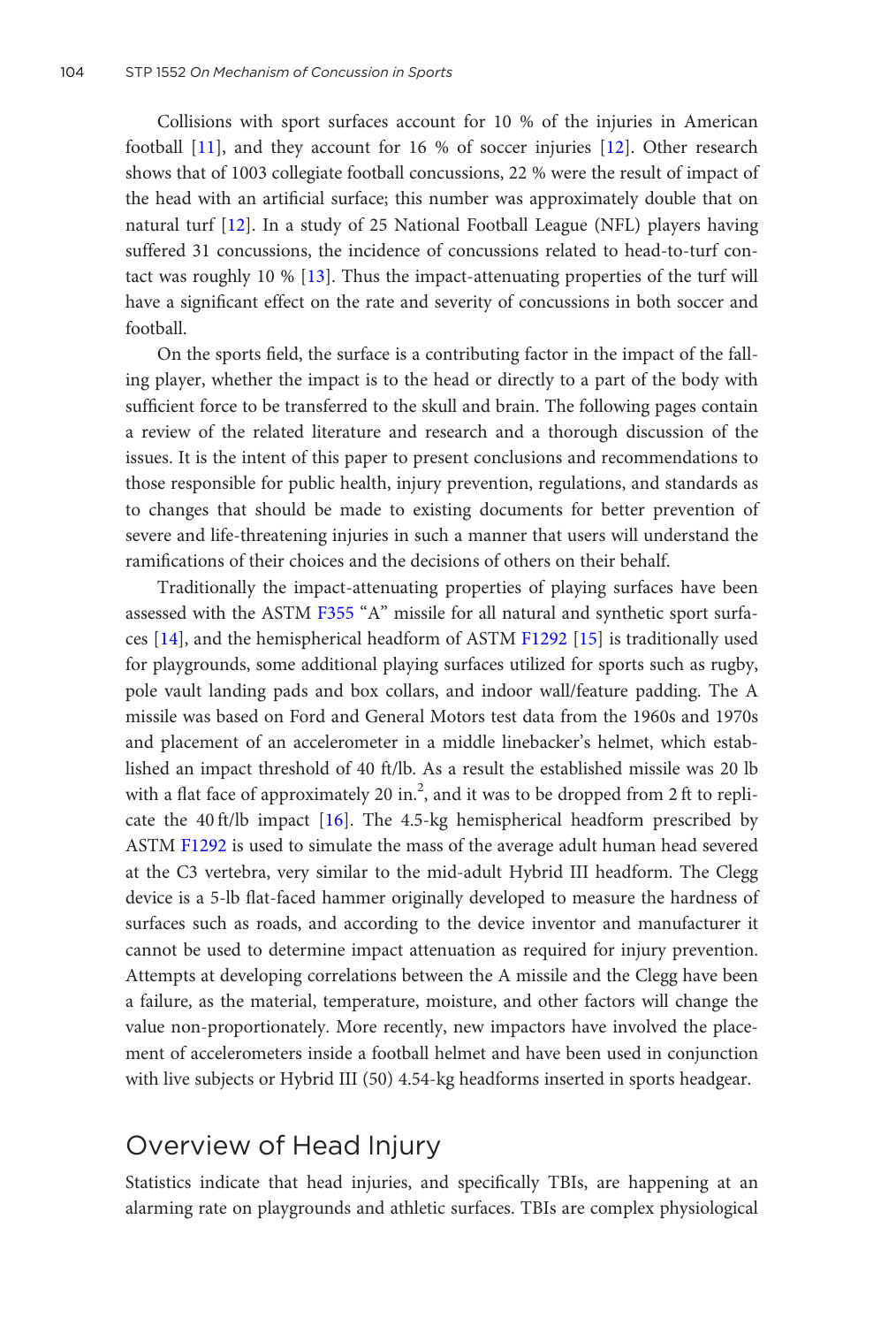and neurological events that are underreported to a high degree, mainly because of the lack of outward physical injury that would invoke the traditional ABC's (airway, breathing, and circulation) of any first aid course. The complexity of diagnosis of head injury and the potential for head trauma during play, compounded by the risk of a lack of diagnosis or misdiagnosis of the initial damaging impact and the threat of more serious damage caused by secondary or recurring impacts, make such injuries very difficult for untrained persons to detect; in fact, even trained persons with scientific instruments may have difficulty. In order to better understand the issue, it is important to understand some of the history related to and advances made regarding impact attenuation and its relationship to the protection of humans. This involves a closer look at past analysis methods, from cadaver and primate studies to more current and sophisticated football helmet studies and injury reconstruction analysis. In the end there must be a universally accepted premise that no one wants to unknowingly seriously injure another person. Standard-writing organizations, along with industry and injury prevention organizations, must look to set impactattenuation thresholds that protect children and athletes from unreasonably serious injury. It is anticipated that review of the current research and the conclusions of future research will result in the conclusion that current thresholds for impact attenuation need to be significantly lowered in order to provide a level of protection equal to or better than that provided by the current National Highway Traffic Safety Administration (NHTSA) standards.

#### Traumatic Brain Injury

The 2008 consensus statement from the International Symposium on Concussion in Sport defines concussion as "a complex pathophysiological process affecting the brain, induced by traumatic biomechanical forces" [[17\]](#page-19-0). Concussions have five major features.

- 1. Concussion may be caused by a direct blow to the head, face, neck, or elsewhere on the body with an "impulsive" force transmitted to the head.
- 2. Concussion typically results in the rapid onset of short-lived impairment of neurologic function that resolves spontaneously.
- 3. Concussion may result in neuropathological changes, but the acute clinical symptoms largely reflect a functional disturbance rather than a structural injury.
- 4. Concussion results in a graded set of clinical symptoms that might or might not involve loss of consciousness. Resolution of the clinical and cognitive symptoms typically follows a sequential course; however, it is important to note that in a small percentage of cases, post-concussive symptoms may be prolonged.
- 5. No abnormality on standard structural neuroimaging studies is seen in concussion [[17\]](#page-19-0).

The biokinetics that induce a concussion consist primarily of acceleration, deceleration, and rotation forces [[17\]](#page-19-0). Direct impact with the head carries a high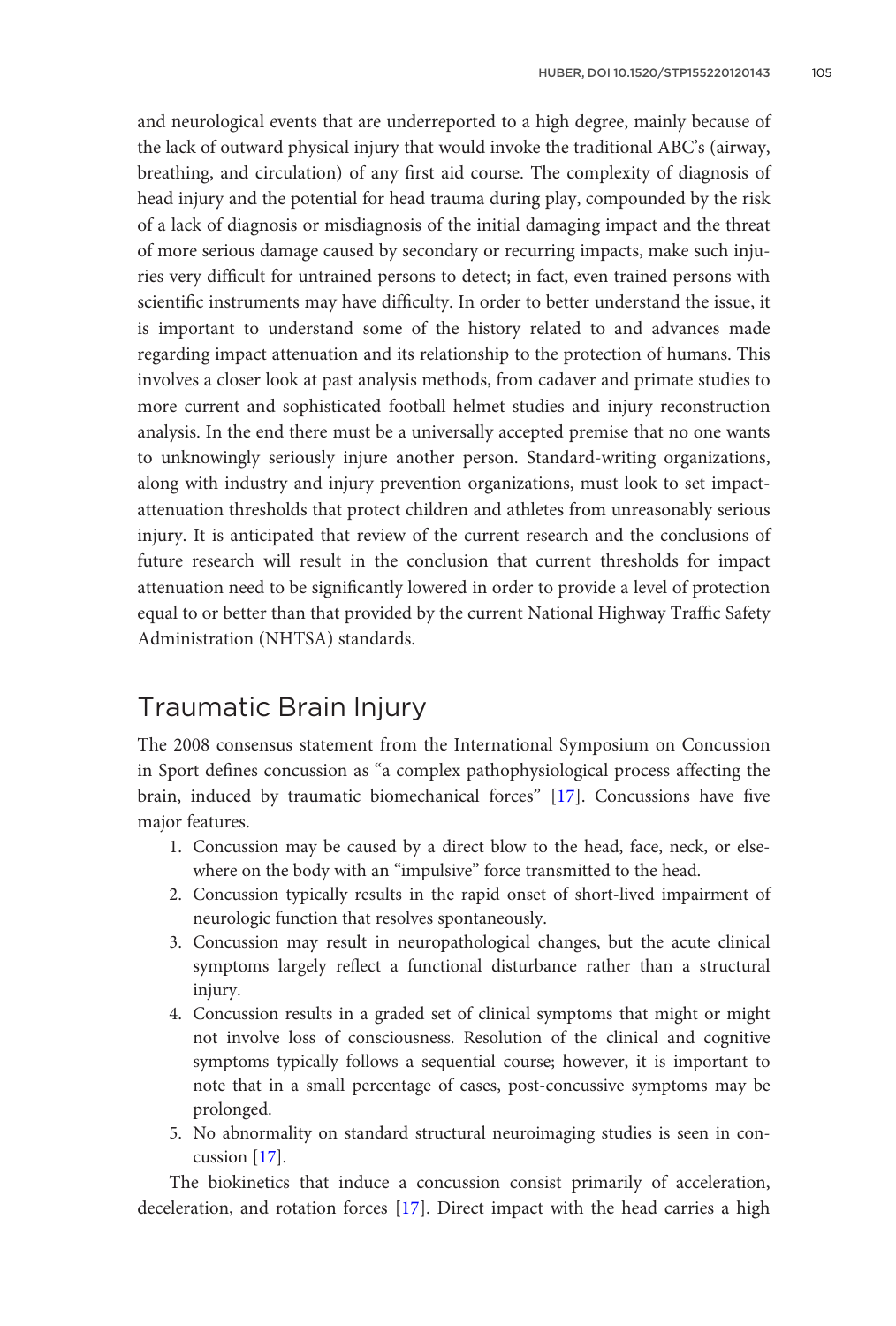risk for a concussion, but significant impacts between the body and the impacting surface can also lead to concussion. This is particularly the case in sport- and play-related injuries, as such activities result in impact and rotational forces being transferred to the brain within the cerebral fluid within the skull. Ultimately the concussion occurs when the brain moves about inside the spinal fluid as a result of the force of an impact. The brain can hit the skull from the inside, and that can tear some blood vessels, injure some nerves, and even leave some bruises on the brain [\[18](#page-19-0)]. Injuries such as diffuse brain tissue injuries have been demonstrated to not necessarily require linear or skull impacts such as those defined as causes of concussion [[19\]](#page-19-0).

The effects of multiple concussions and the cumulative effects of concussions have been studied in organized sports. In such studies, trainers and coaches capture the data and record the events as they occur. High school athletes with three or more prior concussions are more likely to experience on-field positive loss of consciousness, anterograde amnesia, and confusion following a subsequent cerebral concussion [[20\]](#page-19-0). One of the authors of a foregoing study, Dr. Michael Collins, director of the University of Pittsburgh Medical Center's Sports Medicine Concussion Program, states that six to eight high school football players die each year because of "second impact syndrome" [[21](#page-19-0)]. Repeated concussions without full recovery are considered to have led to clinical depression, mental illness, and premature death in former football players and boxers. Another study involving 2488 retired NFL players with an average age of 58 and an average NFL career of 6.7 years showed that 61 % had sustained at least one concussion, and 30 % had suffered more than three. Of these 2488 athletes, 263 (11 %) had been diagnosed with clinical depression [\[22](#page-19-0)]. Professional boxers receive repeated blows at approximately 52 g, which has been equated to being hit with a 13-lb (5.9-kg) bowling ball traveling at 20 mph (32 kph) [\[9\]](#page-18-0).

# Current Guidance for Sport Field Surfacing Requirements

The fact that concussions occur on sport fields and are serious head injuries with the potential for life-changing consequences for the athlete is irrefutable. Concussion symptoms are ten times more likely to go underreported and be left untreated in instances where there is no external physical manifestation as perceived by the athlete's associates. Familiarity with the athlete's moods, habits, and other behaviors may be critical in forming a baseline that could allow one to determine changes possibly related to a concussion. An ImPACT assessment might be critical in a proactive treatment program. As a result, it is important to investigate the forces that cause a concussion and methods of measurement in the field in order to minimize the frequency and severity of impacts in general and with the surface specifically.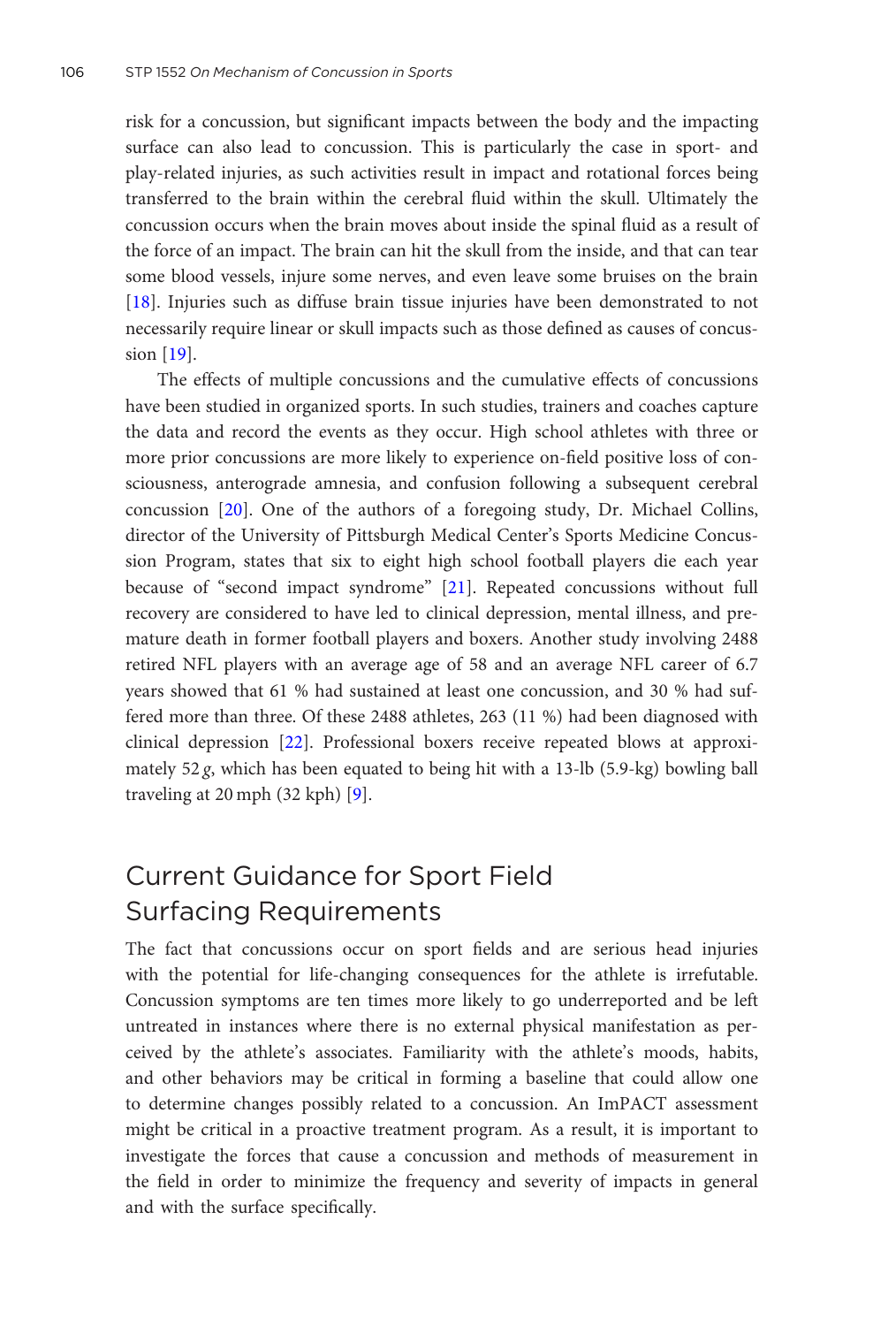# Determination of Impact-Attenuation Values in Standards

A review of the history of various playing surface standards in relation to injury protection, testing procedures, and performance will familiarize the reader with current standards.

One could say that this is where the ASTM standards on surface impact attenuation became tied to the past. Standard writers have been slow to respond to advances in the study of head injuries or changes in thresholds and potential for reduction of injuries. At the same time that Shiffer and his task group were working on playground surfacing, the United States Consumer Product Safety Commission (CPSC) was working with a group in the ASTM [F15](http://www.astm.org/Standards/F15) Committee on Consumer Products to develop a standard consumer safety performance specification for playground equipment for public use, which was first published as ASTM [F1487](http://www.astm.org/Standards/F1487) in 1993 [\[23](#page-19-0)]. In preparation for this work and to reconcile questions of human factor dimensions in the 1981 CPSC Handbook, the CPSC engaged the Comsis Corporation to prepare "Development of Human Factors Criteria for Playground Equipment Safety" under contract #CPSC-C-88-1231 [\[24](#page-19-0)]. This report was delivered in March 1990 and approved by the CPSC in May 1990. It included more than 30 pages of analysis of issues related to impact attenuation of surfacing, head injuries, and injury prevention.

The 1990 Comsis report [\[24](#page-19-0)] includes an extensive review of the existing literature and investigation of the issue of injuries, and it is very detailed with regard to the impact-attenuating properties of the surface under and around playgrounds in particular. It is likely that the severity of the head injuries being classified as superficial in the 1980s would, in terms of modern-day diagnosis, be significantly understated, and the incidence of TBI would likely be found to be very high. Even with this being said, the incidence of serious head injuries that today would be classed with an Abbreviated Injury Scale (AIS) score of 4 was in the range of 12 %, and that of skull fracture was 6 %. Being in the AIS 4 category, these would be considered beyond the threshold and "life-threatening, with survival probable."

With regard to the impact-attenuation values, the Comsis report acknowledged the selection by the CPSC of a maximum acceleration of  $200 g$  because finite modeling, which exists today, was not available, and the thresholds at the time were based on skull fracture. They were able to determine that 80 % of concussions, which at the time were associated with unconsciousness and rupture of blood vessels (subdural hematoma), were associated with linear skull fractures. Today nine of ten concussions occur without loss of consciousness and therefore would not have been taken into consideration in the 1980s. Additionally, they reported that brain damage and concussions did not necessarily require a skull fracture. They also reviewed new measures of both the severity index (SI) and head injury criteria (HIC) and found that an SI value of 1000 corresponded with the median SI value that distinguished between survivors and nonsurvivors in simulated accidents. The SI value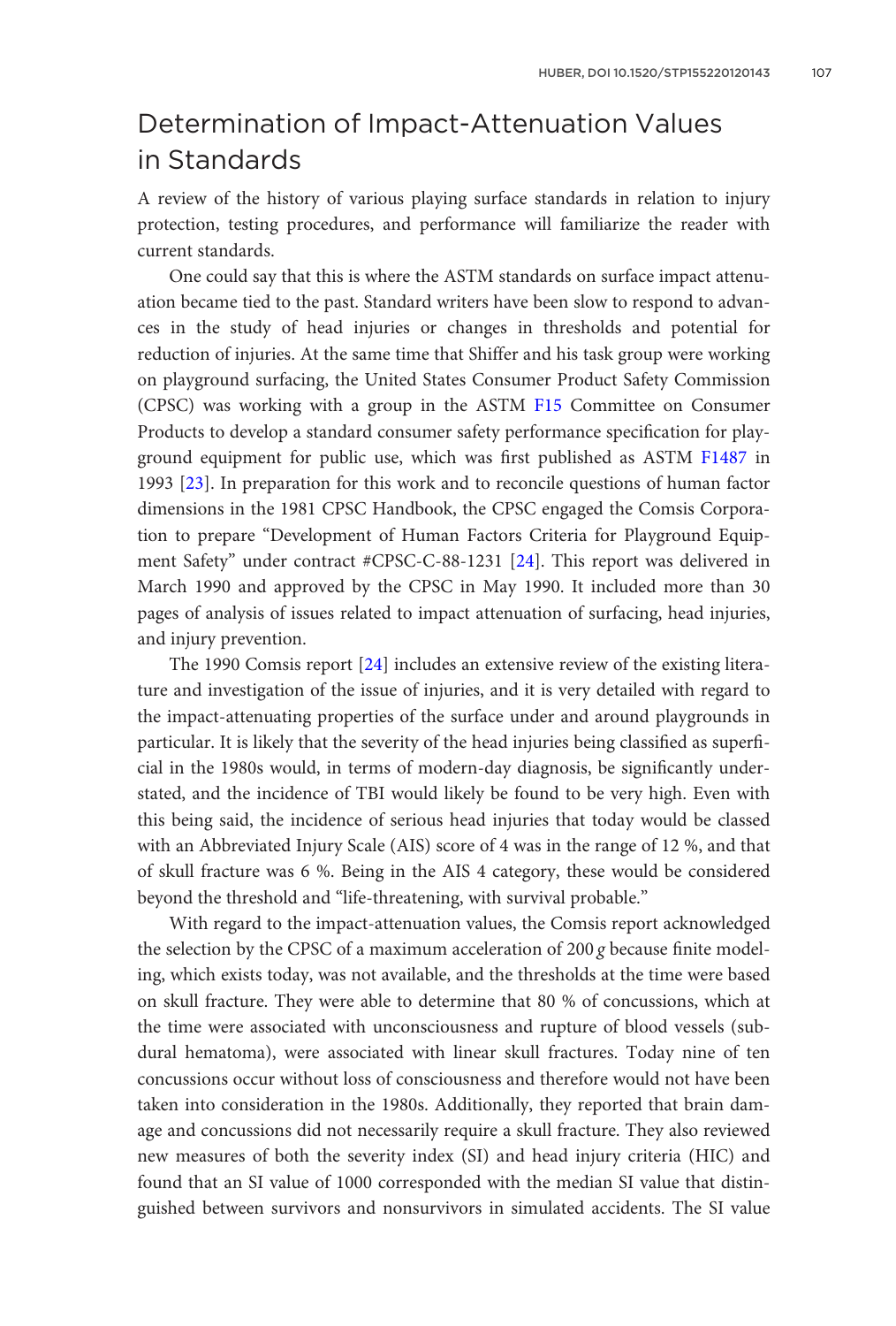required less sophisticated calculation than the HIC and was initially used in playground standards around the world at that time. HIC, which in the end was recommended by the CPSC, always has a lower value than the SI for the same drop data by approximately 20 % because of the nature of the algorithm being applied. As a result, an HIC of 1000 would actually indicate an SI of 1250, and an SI of 1000, accepted in other standards, should equate to an HIC of 800, which would have been more appropriate. The computer program attached to ASTM [F1292](http://www.astm.org/Standards/F1292) for calculating HIC indicates this problem of the need for considerable computing capability, whereas today computer language improvements make it a straightforward calculation.

The testing for impact attenuation for sports fields was based on the ASTM [F355](http://www.astm.org/Standards/F355) A missile. This missile and the impact-attenuation requirements were developed jointly by the technical representative within the Monsanto Company and the Uniroyal Company under the direction of Dewey Morehouse at Penn State Univer-sity in State College, PA. ASTM [F355](http://www.astm.org/Standards/F355) was developed for natural and synthetic turf playing systems and for shock-absorbing cushions for playing systems. In the 1970s the ASTM [F08](http://www.astm.org/Standards/F08) Committee on Sports Equipment and Facilities created a task group on playing surfacing, which evolved into the F08.52 Subcommittee on Miscellaneous Playing Surfaces. Their first standard, ASTM [F355,](http://www.astm.org/Standards/F355) was published to outline the laboratory and field test methods for playing surfaces. This standard became the dominant industry practice for measuring the impact attenuation of surfaces, and "Procedure A" was the test device and method used for testing sports fields; this procedure eventually became ASTM [F1936,](http://www.astm.org/Standards/F1936) in 1998 [[25](#page-19-0)]. The A missile was based on a Northwestern University linebacker in scrimmages. The dynamics of a surface undergoing an impact test are strongly affected by the mass, shape, and material properties of the missile and by the velocity with which it strikes the surface [[26\]](#page-20-0). The Procedure A missile has been shown to have a bias toward thin, soft surfaces, whereas the rounded missile tends to penetrate these surfaces and bottom out before the impact is absorbed, which could also be a result of its lighter weight [[26\]](#page-20-0). During the 1990s there was an evolution in turf manufacture to infill and concept, and the impact-attenuation properties changed from those of an underpad system to those provided by the surface infill.

For football surface testing, the pass/fail of a  $G_{\text{max}}$  not exceeding 200 g became formalized in ASTM [F1936](http://www.astm.org/Standards/F1936) in 1998, but it was industry practice prior to that, according to a historical account by Breeland [[27\]](#page-20-0). The history suggests that newly manufactured samples of stadium surface systems test below 100  $G_{\text{max}}$  (typically with a value of 75  $G_{\text{max}}$ ) when tested at 21°C to 24°C (70°F to 75°F) and 60 % to 65 % relative humidity. Soccer fields are tested using the same method, but the shock attenuation typically exceeds 200  $G_{\text{max}}$  [[27\]](#page-20-0). Suggested thresholds presented by Breeland are displayed in Table [1](#page-7-0).

With the publication of ASTM [F1936](http://www.astm.org/Standards/F1936) in 1998, there was a need on the part of the subcommittee to write a rationale for the standard acknowledging that "according to historical data, the value of 200 G is considered to be a maximum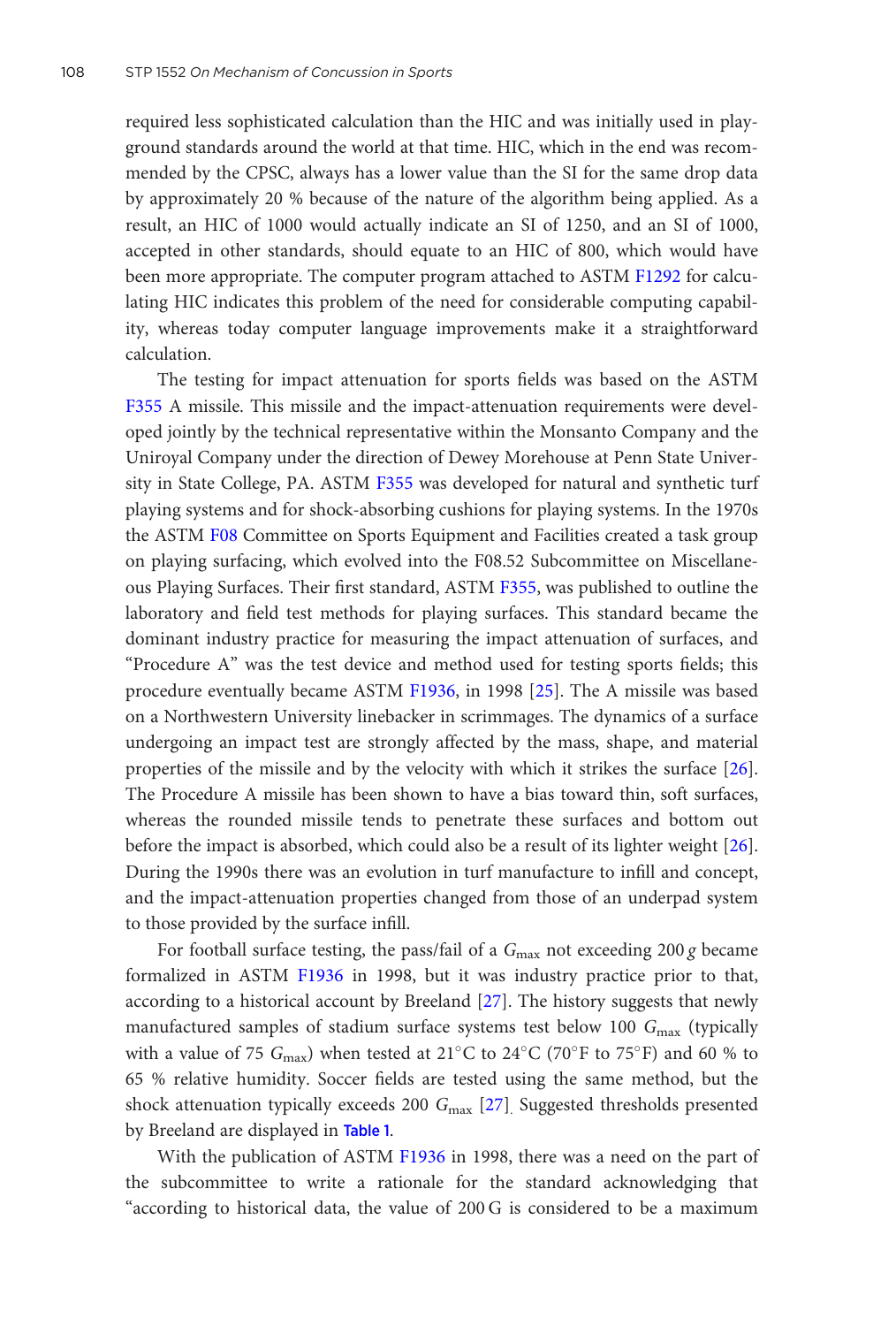<span id="page-7-0"></span>TABLE 1 Shock attenuation of football fields [\[27\]](#page-20-0).

|                                  | Desired $G_{\rm max}$ | Typical $G_{\text{max}}$ Range |
|----------------------------------|-----------------------|--------------------------------|
| New fields                       | <100                  | 75 to 125                      |
| Old fields                       | $<$ 150               | 75 to 350                      |
| Suggested $G_{\text{max}}$ : 225 |                       |                                |

threshold to provide an acceptable level of protection to users" and "the maximum impact level of 200 average  $G_{\text{max}}$  as accepted by the U.S. Consumer Product Safety Commission, was adopted for use here" [\[28](#page-20-0)].

# Development of Impact-Attenuation Testing and Criteria

It should be noted that the selection of  $G_{\text{max}}$  equal to 200 g is based on subhuman primates, large animals, and cadaver studies. Although these subjects have been used throughout medical history and such research continues today, the early studies using cadavers and subhuman primates in the study of head impact date back to World War II. Many studies investigated the relationship between linear acceleration and damage to the skull or brain. In one such study in the late 1950s, the U.S. Air Force performed studies on anesthetized hogs, and the results indicated that impacts with a duration of 4 to 8 ms and impacts of up to  $125 g$  showed reversible injuries, whereas impacts ranging up to  $220 g$  and having the same duration resulted in serious to fatal injuries [[29\]](#page-20-0). Similar studies at Wayne State University resulted in the development of the Wayne State Tolerance Curve (WSTC), a roughly logarithmic curve that describes the relationship between the magnitude and duration of the impact acceleration and the onset of skull fractures, in the early 1960 s [[26\]](#page-20-0).

The WSTC has formed the basis of mathematical modeling for the development of injury tolerance curves and better understanding of the injury data that are now being produced in work with human surrogates (crash test dummies). The first major advance in the development of mathematical models was the plotting of the WSTC on log paper by Gadd, resulting in an approximately straight-line function for the weighted impulse criterion, which became known as the Gadd Severity Index [\[30](#page-20-0)]. This scale took into consideration the entire volume under the impact attenuation curve, and the threshold for life-threatening injury was determined to be an SI not exceeding 1000. In 1972, the NHTSA defined the relationship between the WSTC and the SI as modified by Versace in 1971 as the HIC [[30\]](#page-20-0). Prasad and Mertz compared a collection of skull fracture and brain injury data with their corresponding HIC values and suggested that at an HIC value of 1000 there is a 16 % risk of life-threatening brain injury in the adult population [[31,32](#page-20-0)].

The HIC value of 1000 has been used as the pass/fail in a number of performance standards for the prevention of life-threatening injury [[15](#page-19-0)[,33,34](#page-20-0)] in the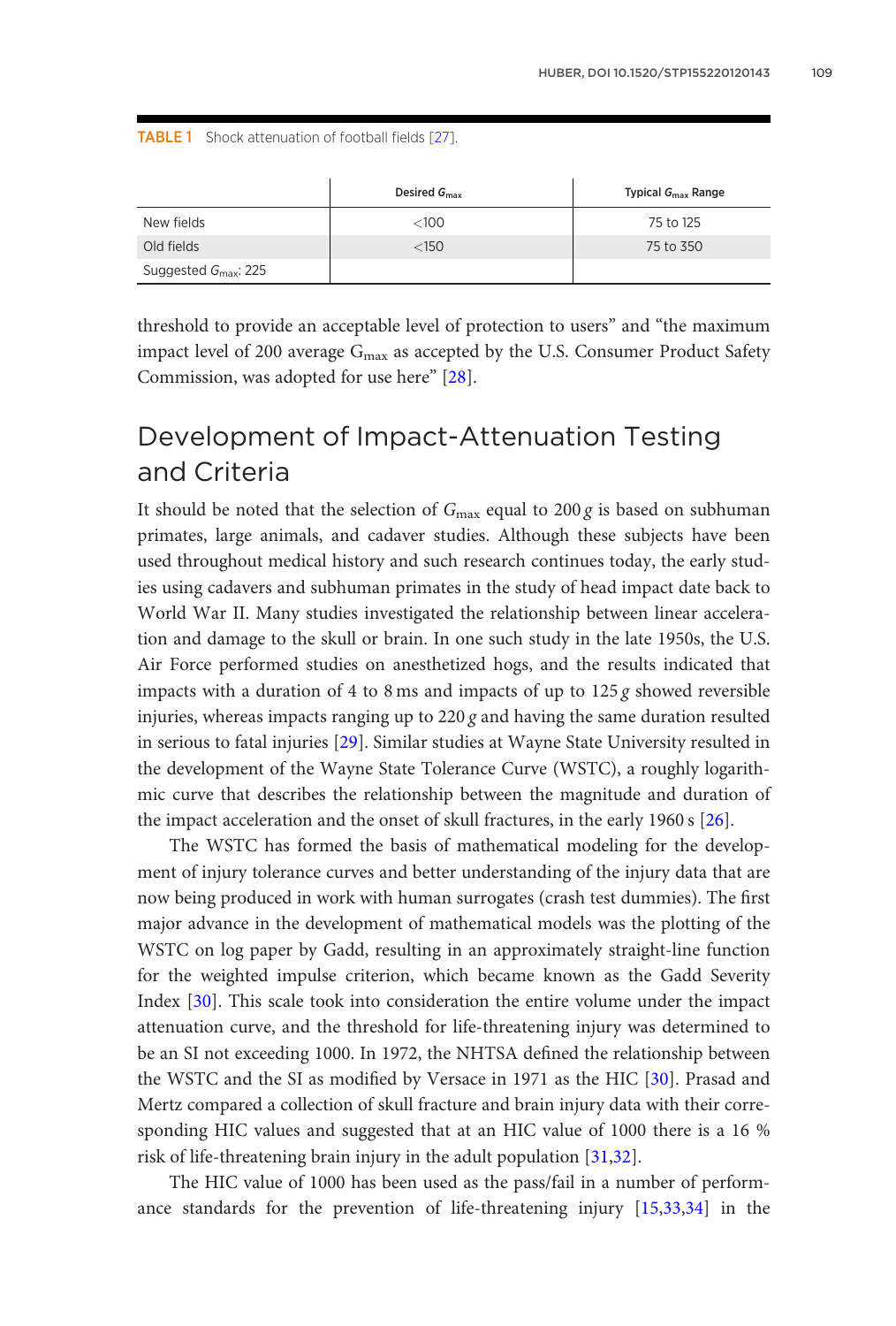measurement of impact-attenuating surfaces in playgrounds, without consideration of the 1000 HIC value being the tolerance threshold for the adult male. The use of the 1000 HIC in these standards had been perpetuated by tradition and only began to be called into question by the ASTM [F08](http://www.astm.org/Standards/F08).63 subcommittee in 2010. It has also been believed that an HIC of 1000 is the threshold for life-threatening injury, when it is actually 16 % beyond. HIC has been associated with turf systems as a test for non-helmeted sports [\[35](#page-20-0)], and for turf in general with a modification of the HIC calculation [[26\]](#page-20-0). The use of HIC in recent turf concussion studies and the acceptance of HIC as a generally universal calculation for the prevention of head injury in automotive studies [[36\]](#page-20-0) make this a factor to be investigated for use in sports field turf testing, as a concussion results from an impact to the upper body or head with an effect on the brain. The first use of HIC in sports field surfacing performance was by the International Rugby Board (IRB) in Regulation 22, requiring critical height testing according to EN1177 for laboratory and field [[37\]](#page-20-0) using a 4.5-kg hemispherical headform.

For the past 45 years, the sports field industry has been influenced by the companies who designed, manufactured, and installed turf systems with a pad for sale initially to owners of stadiums and sports facilities. In these short pile (0.5 in.) plus mat systems, it can be shown that the cylindrical missile introduces a bias in test results [\[26](#page-20-0)], and the systems have evolved to long pile (1.5 in. to 2 in.) stabilizing the impact-attenuating infill materials, for which the hemispherical test missile shows a bias [[26\]](#page-20-0). The bias of either missile to a surface style or type should not spur a change in missile. An additional consideration for usage is that fields initially were in major sporting venues with very few playing hours per week, but they have come to dominate community fields, and where lights are provided they are being used for up to or more than 100 h/week. This usage of almost one traditional year of use in little more than two weeks has changed the maintenance requirements, and particularly the ability of a field to continue to provide impact attenuation. Additionally, over the past 10 to 15 years, the proliferation of technology and the ability of contractors not directly associated with the turf manufacturer to create their own custom orders has allowed installation companies to begin to offer turf systems without the direct integration of the installer with the manufacturer. This changes the manner in which fields are marketed, maintained, and warranted. This has ramifications for the owner and potentially for the impact-absorbing properties of the surface over the long term.

In the present marketplace there are very few large turf manufacturers or suppliers, but there are a multitude of sales and private-label organizations providing systems subject to third-party designer specifications, maintenance demands, and warranties. There is the expectation on the part of the installing organization that maintenance and therefore impact attenuation and warranty compliance will be the responsibility of the owner or operator. In practice the owner/operator maintenance program is short lived, abandoned through lack of training or subcontracting to outside maintenance firms. There is a lack of active firms involved in the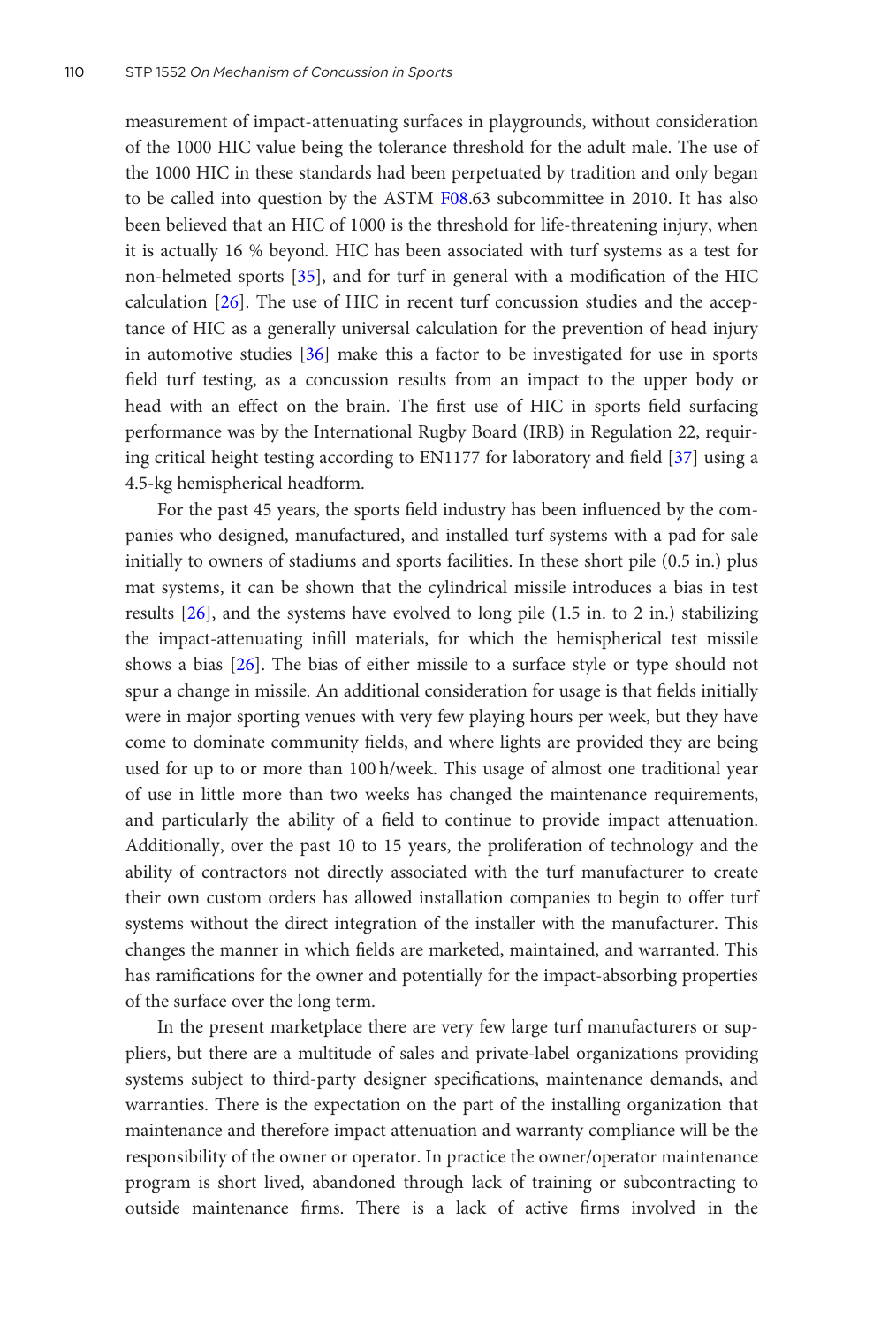maintenance of the installed systems, making this a new growth industry and creating a need for competence in performance to standards. These problems coupled with the increased usage do not bode well for the owners of turf systems, who might have an expectation of a 10- to 15-year functional life including continued impact attenuation.

Field owners are taking actions on their own with testing and maintenance programs to ensure compliance to their own performance standards. Care must be taken to establish a program with regard to maintenance/warranty compliance and injury prevention that will at a minimum follow known consensus standards and devices such as ASTM [F1936](http://www.astm.org/Standards/F1936). An owner using a known standard will have the ability to perform more testing, which will only enhance injury prevention and reduce liability; however, mixing and matching standards and devices could leave the owner or developer of the programs open to liability in the event of injuries or noncompliance with the terms of warranties for the turf system. In terms of artificial turf impact-attenuation testing, there is an active technical subcommittee for this matter at ASTM, and this group has responded to the need to increase injury prevention with the addition of a minimum of four test locations on a field for impact testing, requiring measurement of the depths of the surface system at three points for each test location and expanding the field configurations for sports other than North American football. There is also encouragement to test additional locations on a field for impact attenuation that might come to the owner's or operator's attention as having less than optimal performance as a result of wear, weathering, or other factors. Failure to include this standard or a better practice as a minimum in any field testing and maintenance program will haunt the owner the instant a preventable injury occurs. This is particularly important when lowering of testing criteria or devices is done for convenience or expediency.

Additional turf standards have been developed to improve the quality of manu-facturing and installation of turf systems. These include ASTM [F1015](http://www.astm.org/Standards/F1015) [\[38](#page-20-0)], ASTM [F1551](http://www.astm.org/Standards/F1551) [\[39](#page-20-0)], and ASTM [F1936](http://www.astm.org/Standards/F1936) [[25\]](#page-19-0). A review of the specifics of ASTM [F1936](http://www.astm.org/Standards/F1936) might be instructive for one who wishes to understand how this standard is central to the prevention of injuries in sports under its jurisdiction.

The scope of ASTM [F1936](http://www.astm.org/Standards/F1936) states that it sets the maximum impact-attenuation value for all types of turf playing systems. The standard requires that the average  $G<sub>max</sub>$  at any test point not exceed 200 g, and should this value be exceeded, the turf system is not to be used until the surface complies with the standard. There should be at least ten test points, with eight being specifically located where high traffic and wear are anticipated to take place and two being randomly selected locations, with some guidance as to the location in the document. There are layouts for North American football, soccer, field hockey, field lacrosse (men's and women's), baseball, and unlined fields for multiple applications. This allows the owner or operator to make certain safety statements with regard to the points tested. The more locations that are tested, the better assurance the owner has of compliance. A balance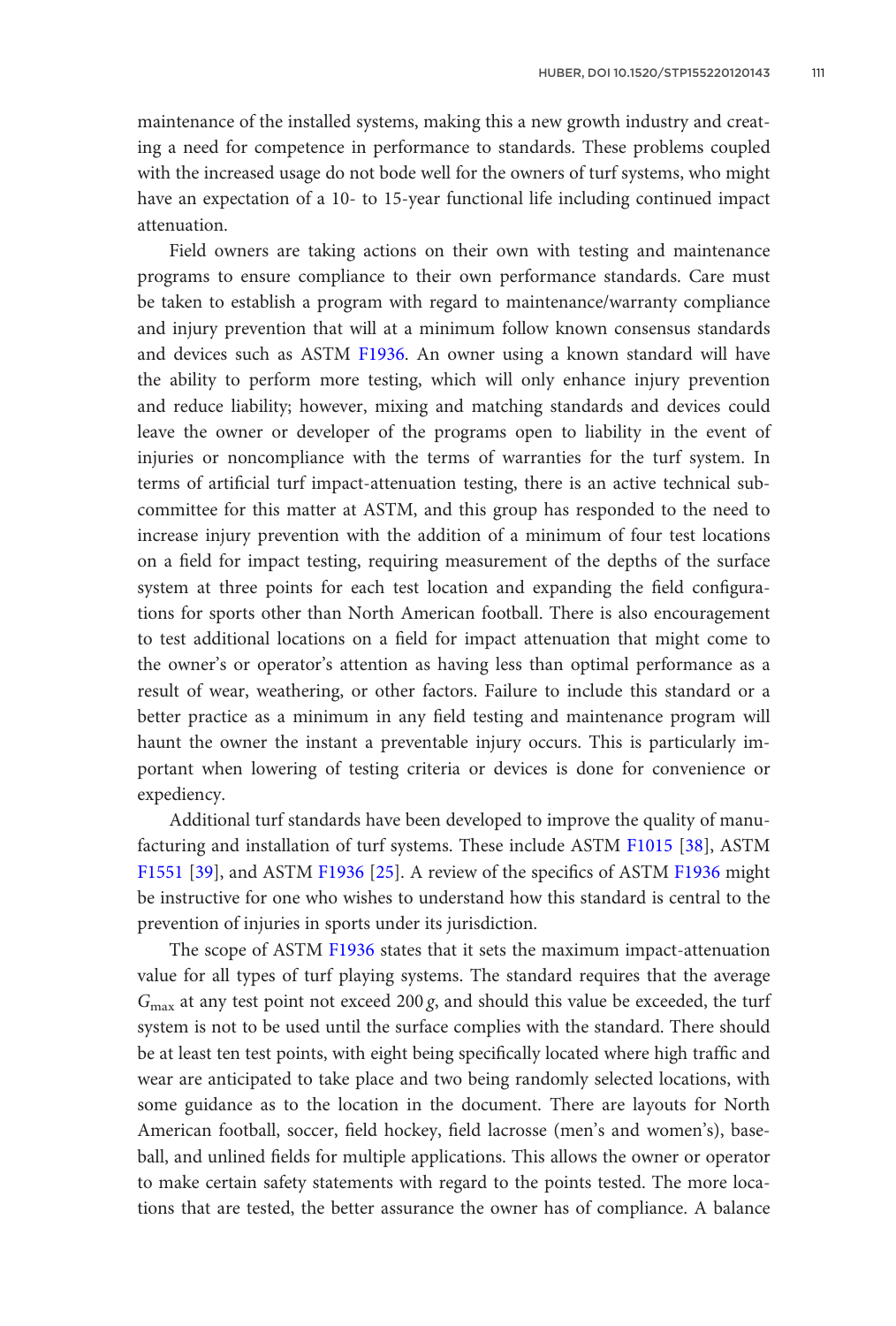will have to be struck between the number of test locations and time and practicality. The cost of testing should never be considered where the prevention of a brain injury is concerned.

ASTM [F1936](http://www.astm.org/Standards/F1936) does more than measure impact attenuation that is both practical and of benefit, with the required measurement of the depth of the turf system in three locations at each of the impact-attenuation test locations. Depth has a number of critical aspects that require an expanded understanding of turf system design and field construction. Because ASTM [F1936](http://www.astm.org/Standards/F1936) calls for measurement of the depth of the surface system at three points per test location, additional depth tests, without impact testing, can be performed around the field and provide beneficial data. Should the depths at these additional points be within the depths taken at the actual tested points for impact attenuation, performance can be assumed. The only caution is that this requires that the makeup of the infill be consistent.

Two contributors to the impact attenuation of the field system were introduced to the original low-pile/thin-pad systems: the infilling of turf pile with a material capable of being absorptive, or the ability of the material to move in relation to an applied force, and the provision of a field-installed pad under the turf system. These systems have had a dramatic effect on the impact-attenuation properties of field systems and are significantly influenced by variations in depth or thickness. Typically, fields with an underlay and infill will have significantly better shockabsorbing properties.

Loose materials have been used as impact attenuators since sand and gravel were first used in playgrounds; however, these materials are easily disrupted. The synthetic turf industry effectively provided a geotechnical solution with the provision of a high-pile turf to stabilize the loose fill and keep it retained at the intended location. Originally these were stabilized sand playing fields, and the marketing aspect of the industry flipped the concept on its head by rebranding the product as artificial turf with infill. This infill material has evolved from the original 100 % sand to mixtures of sand, rubber, and other materials in various percentages to provide proprietary properties for the installed field. There are also fields that have gone to 100 % ground rubber infill. Obviously a single material will be homogeneous in size and specific weight, whereas different materials will have differing sizes and specific weights, which can contribute to stratification of the material. If the material is intended to be a homogeneous mix and it separates, this will change the impactattenuation characteristics of the system. Where there is a mixture of infill materials, they can be distributed individually across the installed turf and then mixed and pushed into the system using a mechanical brushing technique. This can lead to portions of the system being out of proportion with others and therefore can affect the impact-attenuation properties.

The downside of loose infill material is that it is loose and therefore subject to movement with active play, wind, rain, and other activities that might take place on the field. Even changes of 2 to 3 mm in depth can change the impact-attenuation values for a location.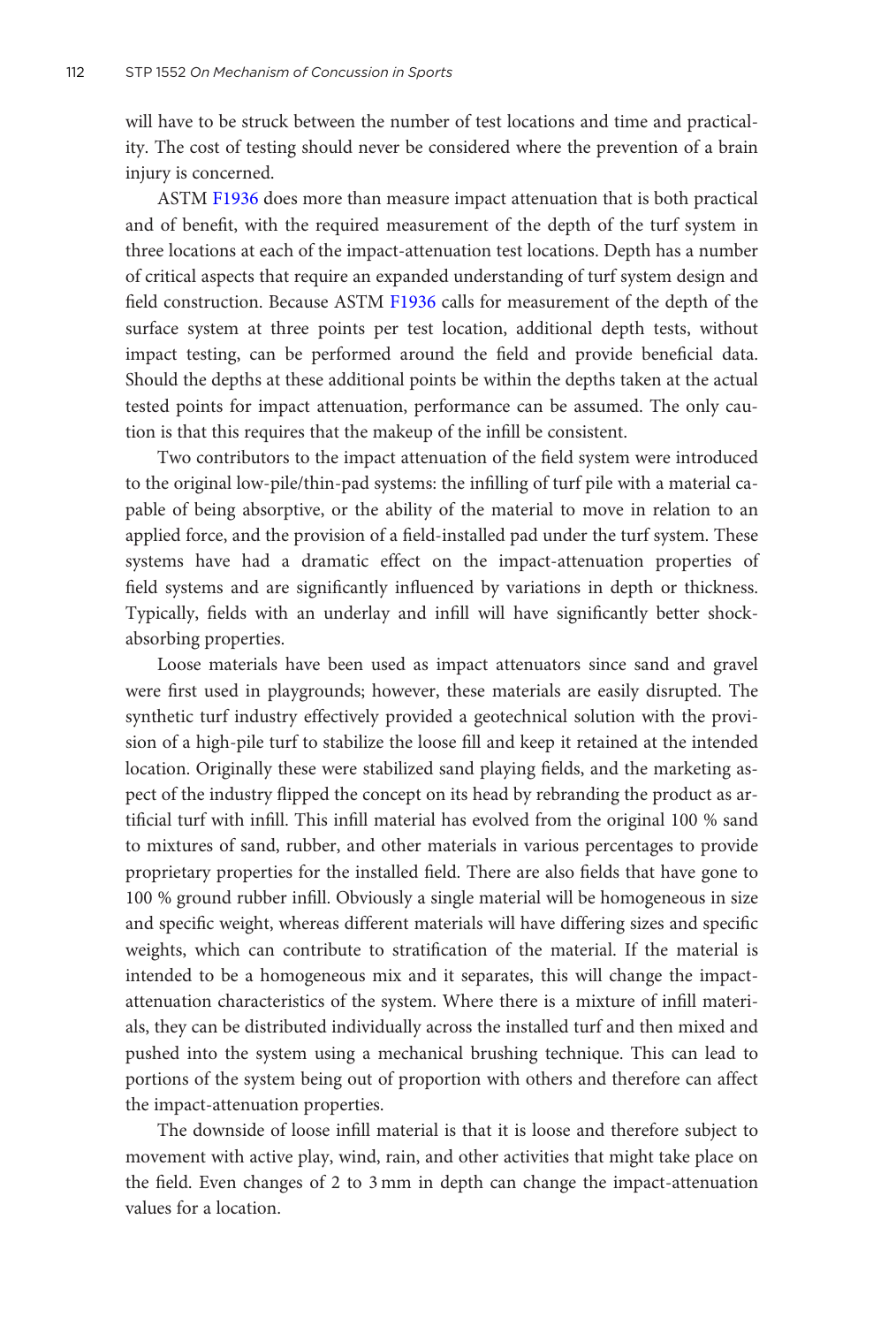Once the infill is set and maintained in the field, it is possible to perform impact-attenuation tests according to ASTM [F1936,](http://www.astm.org/Standards/F1936) including the measurement of the infill depth to the  $G_{\text{max}}$  value set by the owner or operator and a  $G_{\text{max}}$  value not to exceed 200 g. For all of the test locations that provide a  $G_{\text{max}}$  below the allowable threshold, it is possible to determine the average depth for each location. Additional depths at 50 to 60 additional locations can then be taken, and provided the depths of the infill system are equal to or greater than any of the depths that have a compliant  $G_{\text{max}}$ , it can be assumed that the  $G_{\text{max}}$  at these additional locations also is compliant. Noncompliant depths or  $G_{\text{max}}$  values for any location require that that location of the field be brought into compliance before use.

Another method of providing impact attenuation for synthetic turf is to install a layer of cushioning material under the turf using one of three methods, each of which has attenuation properties determined by the thickness or depth of the system. The first type of system broadly consists of a manufactured synthetic material that provides a high degree of assurance of performance, as the density, thickness, etc. are determined in a factory. Second, there is the bonding of rubber crumb or rubber crumb and aggregate with a polyurethane binder in a predetermined thickness. Where an aggregate is combined with the rubber crumb, it is possible to have inconsistencies due to differences in the specific weights of the materials, but this can be overcome with a high degree of site supervision. The third system involves the bonding of recycled industrial foam chips through the application of heat and pressure. Although the thickness can be controlled in the factory setting, inconsistencies can come from the comingling of differing sizes and densities of foam chips and result in differing impact-attenuation properties. Weighing the product as it is received on site or at the factory prior to shipping and performing other tests for consistency will ensure the success of the installation. Underlayments typically do not deteriorate with time or use, but the depth should be tested and confirmed after installation and in high-traffic areas periodically during the life of the field.

Both loose infill materials and underlayment systems present challenges regarding the determination of depth. The loose fill, which typically does not exceed 40 mm (1.57 in.), can be easily disrupted, and for this reason a three-prong tester capable of penetrating the infill to its full depth is recommended. Additionally, there is a need for the housing to have a surface diameter exceeding 70 mm (2.75 in.) to ensure that the device does not penetrate the system and only the three measuring rods penetrate the system, thereby ensuring accuracy. For infill depth measurement, the prongs can be blunt so as not to penetrate to the backing. For measurement of the depth of the underlay, primarily polyurethane-bound systems, and the entire synthetic turf system, the penetrating rods will have to be sharpened to allow penetration of the turf backing and the underlayment and any geotextile that might be in the system above either a granular or an asphalt/concrete base.

Recording all depths and comparing them to depths of portions of the system that have been tested to ASTM [F1936](http://www.astm.org/Standards/F1936) will ensure that the entire turf system is or can be extrapolated to be within the  $G_{\text{max}}$  tolerance set by the owner or operator.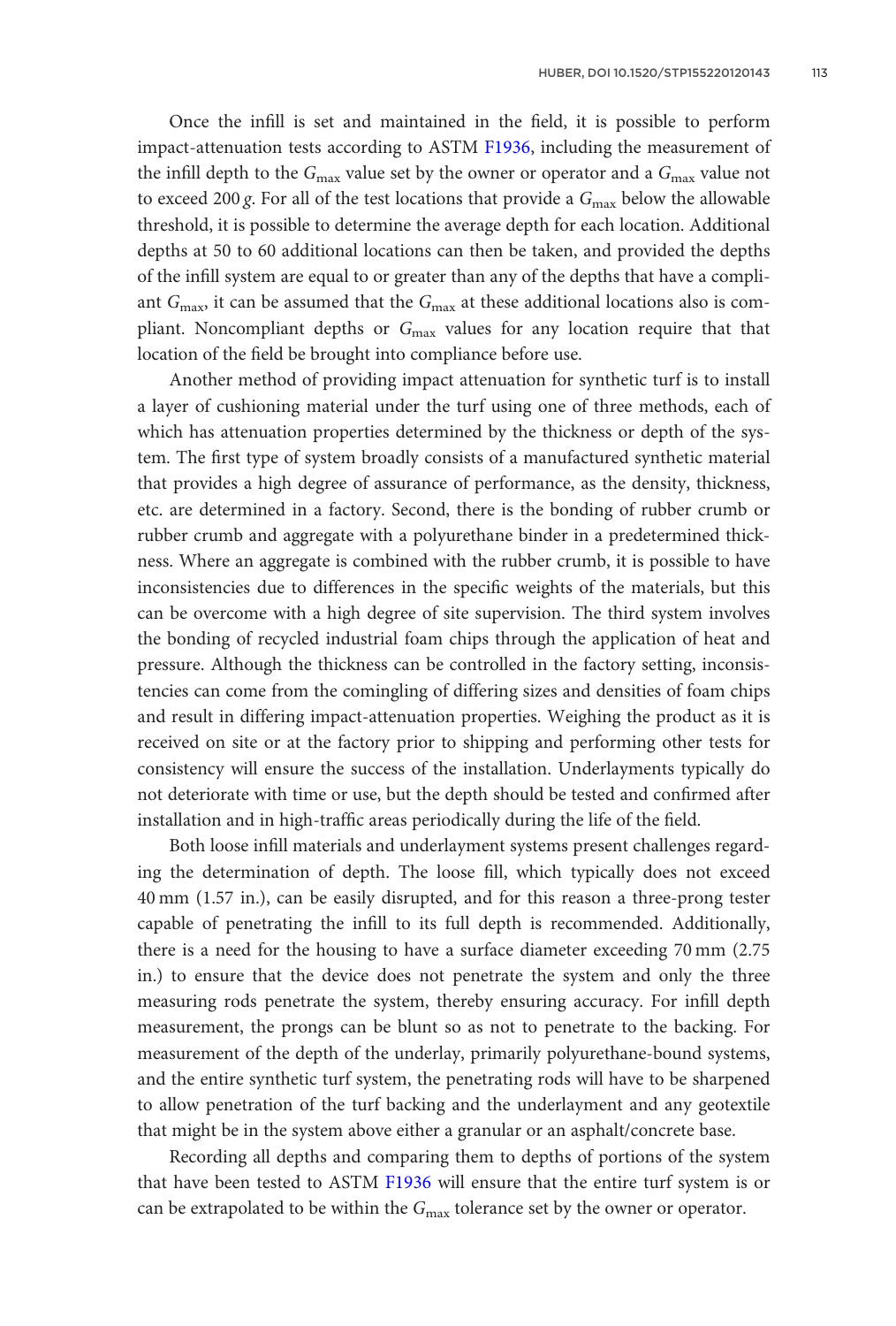## Defining the Measurement of the Life-Threatening

The development of the impact-attenuation criteria used to measure impacts on sport field surfaces has been based almost exclusively on the crash test data produced in the automotive industry, with a minor confirming reliance on some military testing. There is significant evidence that a direct impact with the head or an impact to the body with sufficient energy to transmit the force of the impact to the head, combined with sufficient linear or rotational acceleration within a duration interval of milliseconds, will result in a severe head injury. Historically this was determined with animal and cadaver studies, with the results being the WSTC, the Gadd SI, and the HIC. This has remained the commonly accepted threshold since the 1970s and 1980s for reducing the risk of a life-threatening or permanently lifealtering head injury. This HIC value of 1000 was at the time based on a large adult male. There were no other data or scaled values available. Additionally, the HIC calculation was not constrained as to the duration of the interval of the impact. Even so, this calculation was then translated to ASTM [F1292](http://www.astm.org/Standards/F1292) [\[15,](#page-19-0)[40\]](#page-20-0). Since 1993 there have been significant advances in the evaluation of head injury and the impact threshold values related to an acceptable injury severity.

In October 1996, the NHTSA recommended that the calculation of HIC be constrained to 36 ms ( $HIC<sub>36</sub>$ ), as longer intervals had not shown low probabilities of injury in voluntary human subject tests, and the HIC of 1000 for the unconstrained HIC would be roughly equal to  $HIC_{36}$  1000. Additionally, the test data for head impacts studied by Mertz et al. in 1996 [\[31](#page-20-0)], Hodgson et al. in 1971 and 1973 [\[41,42\]](#page-20-0), and Got et al. in 1978 [[43](#page-21-0)] were all found to involve short-duration impacts of less than 12 ms [\[36](#page-20-0)]. As a result, both  $HIC_{15}$  and  $HIC_{36}$  could be applied to the data. It was determined by the industry group making recommendations to the NHTSA that the limit values related more to the  $HIC_{15}$  and should be applied with a maximum HIC value for a mid-sized male of  $\langle 700 \; [36]$  $\langle 700 \; [36]$ . Through scaling it was determined that the  $HIC_{15}$  values for various dummy sizes would be as in Table 2 [\[44](#page-21-0)]. The values in Table 2 were adopted by the NHTSA as of the final rule making in March 2000 [\[45](#page-21-0)].

To provide a measure of understanding for Table 2, it is instructive to review the AIS and  $HIC_{15}$  thresholds. The AIS was first developed in 1971 to aid vehicle crash investigators in quantifying injury severity and assigning a numeric value,

| <b>TABLE 2</b> HIC <sub>15</sub> limits for crash dummies of various types. |                     |                   |                 |                     |                     |                     |  |
|-----------------------------------------------------------------------------|---------------------|-------------------|-----------------|---------------------|---------------------|---------------------|--|
| Dummy<br>Type                                                               | Large Adult<br>Male | Mid-sized<br>Male | Small<br>Female | 6-year-old<br>Child | 3-year-old<br>Child | 1-year-old<br>Child |  |
| $HIC_{15}$ limit                                                            | 700                 | 700               | 700             | 700                 | 570                 | 390                 |  |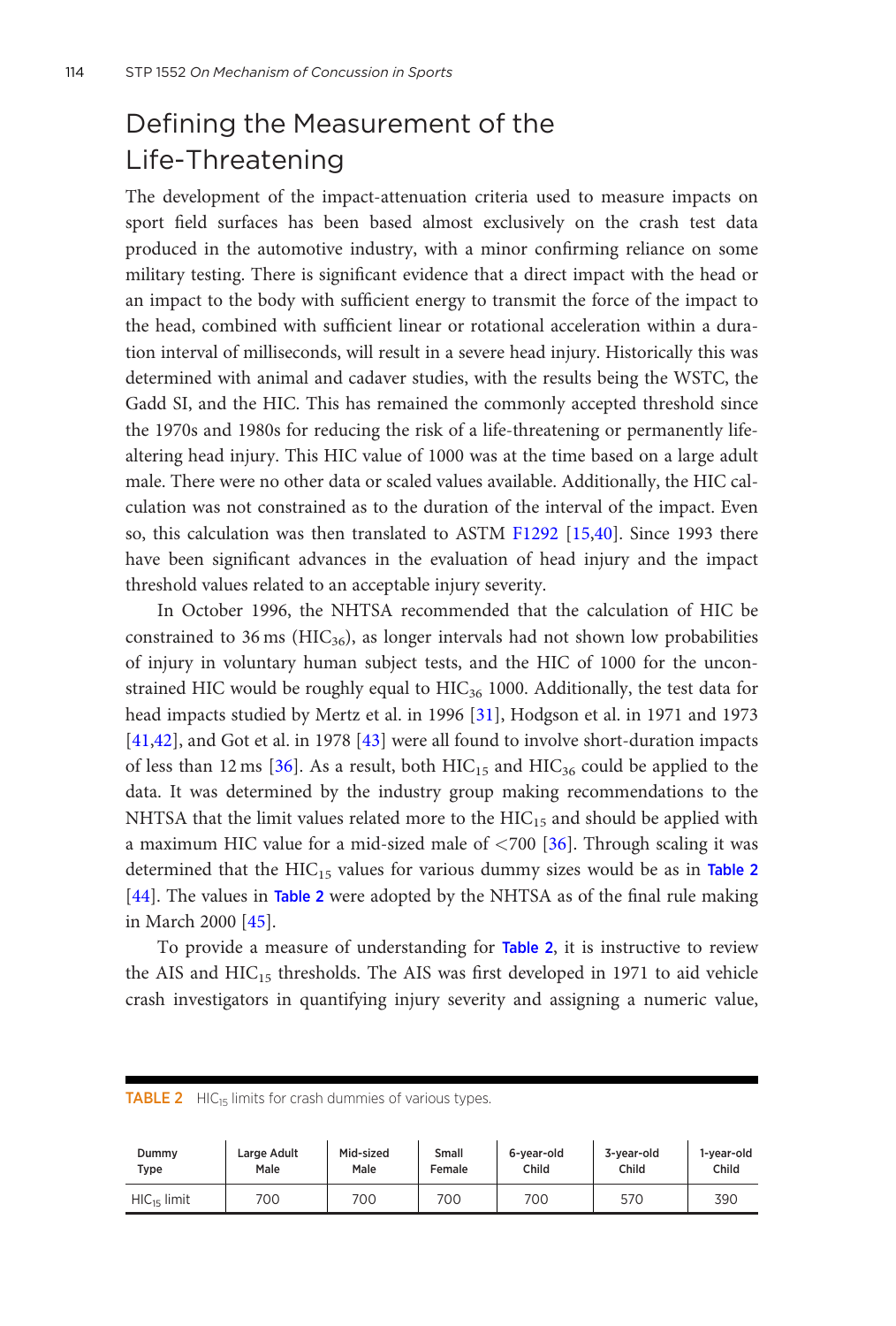TABLE 3 Abbreviated Injury Scale (AIS).

| <b>Injury Severity</b>                            | <b>Abbreviated Injury Score</b> |  |  |
|---------------------------------------------------|---------------------------------|--|--|
| Minor injury                                      |                                 |  |  |
| Moderate injury                                   | $\mathfrak{D}$                  |  |  |
| Severe, but not life-threatening                  | 3                               |  |  |
| Potentially life-threatening, but survival likely | $\overline{4}$                  |  |  |
| Critical with uncertain survival                  | 5                               |  |  |
| Unsurvivable injury (maximum possible)            | 6                               |  |  |
| Severity unknown                                  | 9                               |  |  |

and these values are applied to five body regions, including the head. AIS injury scores run from 1 to 6 as outlined in Table 3  $[46]$  $[46]$ .

During the 1990s, automotive researchers made significant advances in the understanding of injury assessment reference values (IARVs), which were originally developed by Mertz in 1978 and revised in 1993 for response measurement of the Hybrid III small female and large adult male test dummies [[47\]](#page-21-0). Other IARVs were developed for Hybrid III child test dummies. Prasad and Mertz have published injury risk curves for skull fracture and for brain injuries with  $AIS \geq 4$  due to forehead impacts based on the  $HIC_{15}$  criterion and for skull fracture based on peak g center-of-gravity acceleration [\[47](#page-21-0)]. The result is the  $HIC_{15}$  value of 700, which is a conservative estimate of the 5 % risk level of AIS  $\geq$  4 % [\[47\]](#page-21-0), the current automotive standard in the United States and Canada.

Present sport field surface performance is also partially based on a  $G_{\text{max}}$  of 200 g, which is based on the U.S. CSPC recommendation for eliminating lifethreatening head injuries if the surface could be maintained below this threshold value. It is important to review the risk assessment associated with this value of Gmax. Studies by Mertz et al. estimated a 5 % risk of skull fractures for a peak acceleration of approximately  $180 g$  and a 40 % risk of a skull fracture for a peak acceleration of 250 g [[48,49](#page-21-0)]. A study by Chan et al. determined that there is a 15 % risk of skull fracture at 124 g, with a 95 % confidence level  $[50]$  $[50]$ , and Haddadin et al. found a 5 % risk of an AIS  $\geq$  3 at 72 g and a risk of 20 % of an AIS  $\geq$  3 at 88 g [[51\]](#page-21-0). Another factor that might be considered in evaluating the use of  $200 g$  as the thresh-old limit is that for ASTM [F1292,](http://www.astm.org/Standards/F1292) the data have indicated that on average a  $G_{\rm max}$ score of  $150 g$  is equivalent to an HIC score of  $1000$  [[52\]](#page-21-0). This could well be a factor in the final selection of  $G_{\text{max}}$  for ASTM [F1292](http://www.astm.org/Standards/F1292), and it should be a consideration for ASTM [F1936.](http://www.astm.org/Standards/F1936)

Clearly concussions and AIS thresholds of  $>4$  are not the same. It must be determined whether the goal is the prevention of an AIS > 4 or a TBI before thresholds for both  $G_{\text{max}}$  and  $HIC_{15}$  can be established in a standard for playing systems. Concussion studies have mostly been related to data collected from teenagers, college athletes, and reconstructions of concussions sustained by NFL players.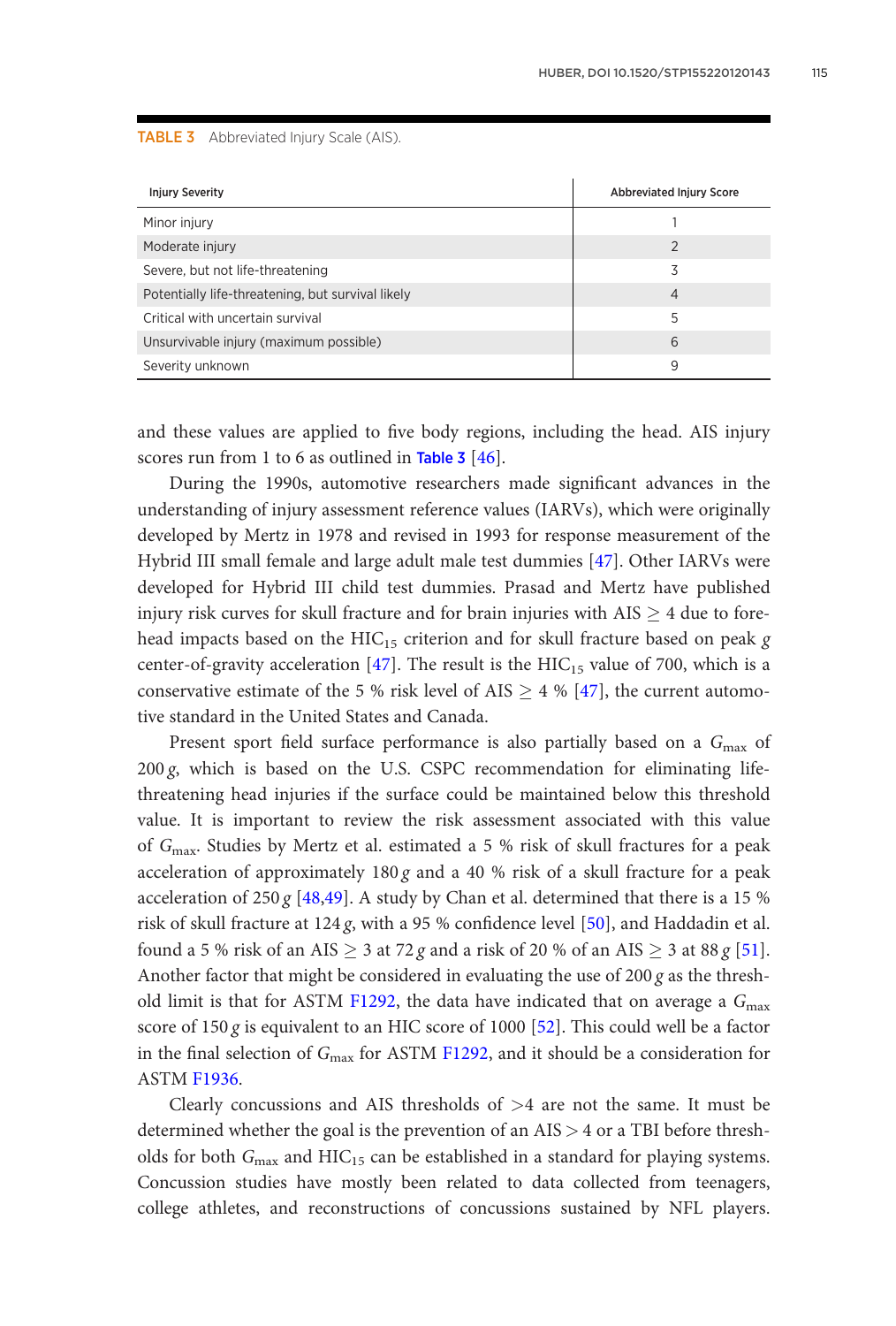Children pose a unique challenge, because their brains are still developing and are more susceptible to the effects of concussion [[17\]](#page-19-0), and because children and high school athletes recover less rapidly than NFL players [\[53\]](#page-21-0).

There have been two major studies: the NFL study, using a small sample of injured players and specific concussion incidents, and the head impact telemetry system (HITS) study, involving a large number of athletes and thousands of head impacts. Although their conclusions regarding concussions in football are somewhat different, they both consider the incidence of the concussion to be well below the 200 g  $G_{\text{max}}$  thresholds for turf systems in ASTM standards. Interestingly, both of these studies have consistently included the HIC values and rotational accelerations as very important for understanding the incidence of concussion [\[54](#page-21-0)]. This might be a surprise to some involved with athletic turf, either natural or synthetic, as turf is only tested to  $G_{\text{max}}$  with either a Clegg hammer or the F355-A device [[26\]](#page-20-0). These devices readily record  $G_{\text{max}}$ , due to the flat shape of the impacting surface, but a modified HIC has been calculated [[26](#page-20-0)]. This has been used to remove the F355-A device bias in favor of thin, soft surfaces, and when the data are adjusted to provide an HIC, these thin systems demonstrate a significantly greater injury risk than thicker systems with infill or padding underlayment (or both) [[26](#page-20-0)].

The NFL study, as it has come to be known, reconstructed 31 NFL collisions, 25 of which involved concussions [[55](#page-21-0)]. These impacts were modeled and impact data were generated at the laboratories of Biokinetics and Associates in Ottawa, ON, Canada, using helmeted Hybrid III test devices, with concussions occurring at 98 g  $\pm$  28 g and an HIC of 250 [\[55](#page-21-0)]. These results were tested as the object of a study by Zhang et al. [[56](#page-21-0)] in which they used a finite element modeling technique and the Wayne State Brain Injury Model to determine  $G_{\text{max}}$ , HIC<sub>15</sub>, and rotational acceleration. Their results showed that for the injured athlete, the mean acceleration was  $103 \text{ g} \pm 30 \text{ g}$ , the HIC<sub>15</sub> was 441  $\pm$  224, and the mean rotational acceleration was 7354  $\pm$  2897 rad/s<sup>2</sup> [\[56](#page-21-0)]. A criticism of these values is that they have subsequently become known as the injury thresholds for concussion, rather than exclusively descriptive of the values specifically related to known concussions. This may well be a valid argument, but the evidence demonstrates that concussions are taking place at these values in elite athletes with exceptional protective equipment, training, and conditioning. This would not likely be the case for the high school or college athlete or a child in a playground.

Another perspective on the risk of concussion is the analysis of injury and impact data collected through the deployment of HITS data-collection devices in the football helmets of a large number of athletes. These studies make it possible to collect thousands of impacts and provide data for  $G_{\text{max}}$ , HIC<sub>15</sub>, and rotational acceleration for each impact. At some point there is the inevitable occurrence of a concussion, and the impact data prior to the concussion are available for statistical analysis. Through the comparison of impact values for those sustaining concussion and those not, it has been possible to determine that there is a 10 % risk of concussion for a  $G_{\text{max}}$  of 165 and an HIC<sub>15</sub> of 400 [[57](#page-21-0)]. This could lead to the conclusion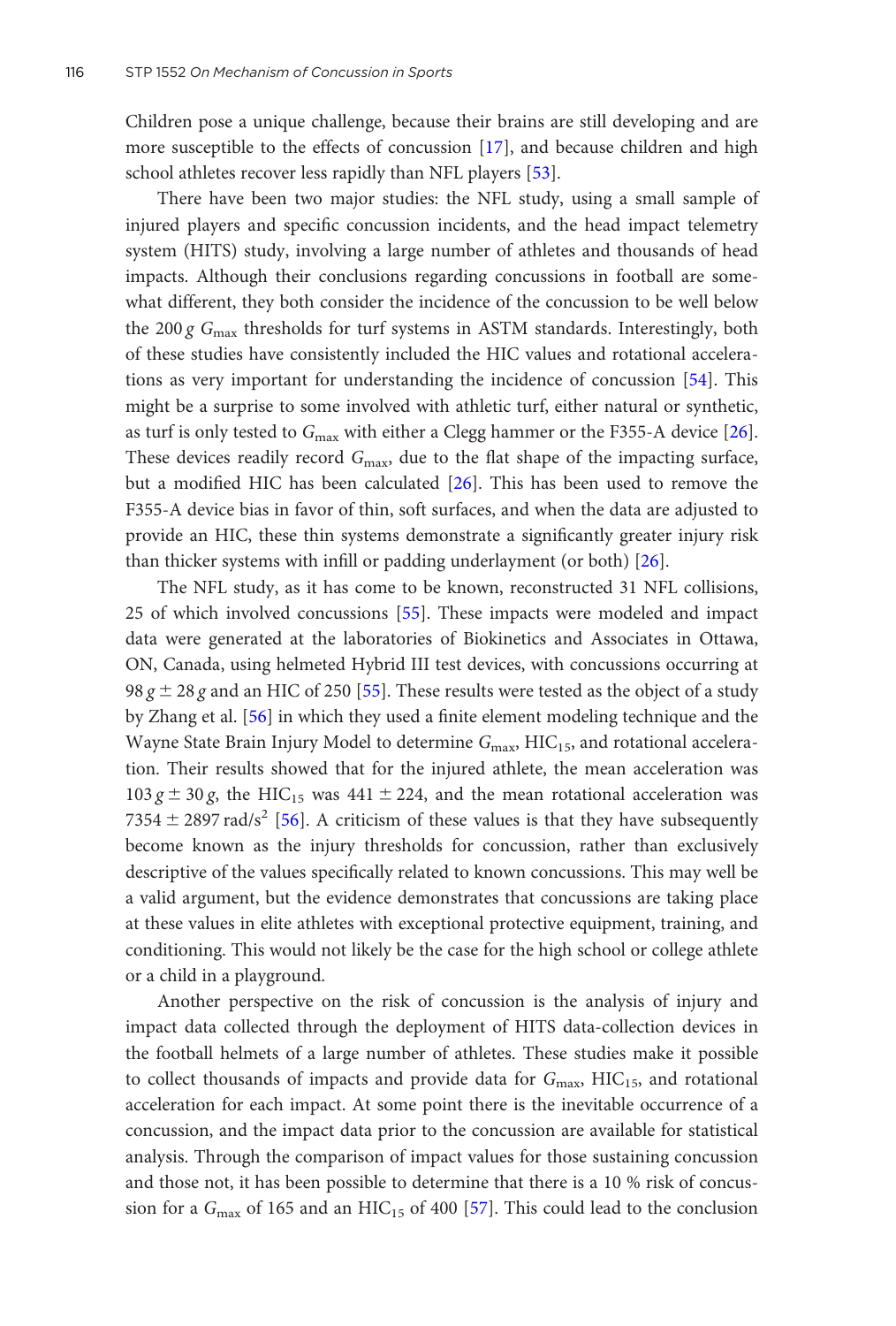that for some athletes other factors allow them to sustain higher values of peak acceleration without sustaining a concussion; however, in a study of 1712 impacts [\[57](#page-21-0)] in which no concussions were sustained, there were only 3 impacts greater than 100 g, and only 1 of these was over  $120$  g. Other than these three impacts, the study would tend to lend credibility to NFL values for thresholds below which no concussion is anticipated. This same study shows a high correlation between increasing peak acceleration [\[57](#page-21-0)] and increases in angular acceleration, indicating that if rotational acceleration is a factor in concussions, the increasing g value could be a predictor of the angular acceleration.

These studies introduce an additional criterion to the traditional linear acceleration for  $G_{\text{max}}$  and impact duration of the HIC: the rotational acceleration. The inclusion of rotational acceleration acknowledges that most impacts, particularly between athletes, will be from a side or glancing contact, and there will be an impact that is not strictly coup/countercoup, which will allow the brain to move rotationally within the skull and potentially cause shearing of the neuron axons, damaging the protective myelin coating and disrupting communication between cells [[58\]](#page-22-0).

The HITS instrumented helmets have increased the amount of data available to coaches, trainers, and team physicians in the monitoring of potential risk of head injury to their athletes. Data collected over the four-year period from spring 2005 to fall 2008 resulted in 71 390 impacts, with a total of 55 concussions caused at  $G_{\text{max}} = 107 \pm 31$ ,  $\text{HIC}_{15} = 272 \pm 213$ , and 7079 rad/s<sup>2</sup>  $\pm$  3408 rad/s<sup>2</sup> [\[59](#page-22-0)]. In a presentation at the Federal Interagency Conference on TBI, Beckwith presented additional data for the six years from 2005 to 2010 in which there were 90 concussions occurring at a peak g of  $117 \pm 33$  and  $7266 \text{ rad/s}^2 \pm 3400 \text{ rad/s}^2$  [[60\]](#page-22-0). The HITS helmets indicate that there are impacts greater than the mean  $g$  values for those sustaining concussions. These results must give all professionals, particularly those in states where they have a legal responsibility to prevent concussions in their athletes, an exceptional opportunity to meet their responsibilities.

The data, whether from the NFL study or the HITS results, show that a threshold exists between 70 g and 150 g where concussions are occurring, and the median is likely to fall in the range of  $105 g$  to  $110 g$ . These values are significantly lower than the threshold for the playground surface of 200 g as required in ASTM [F1292.](http://www.astm.org/Standards/F1292)

The HITS system has been deployed for a number of years and has been successful in counting the number of impacts that a user receives over the course of wearing the helmet, but the system should not be taken as a definitive measure or device. TBI is very complex and sometimes elusive in terms of determination of the mechanism, and care must be taken to consider all testing measures being utilized as additional tools in the box, but so far nothing can be considered as an absolute. This is particularly the case where rotation is measure external to the skull and directly translated to the brain, brain stem, or neck, as many other factors come into play.

On the basis of the data, this means that the  $G_{\text{max}}$  of a playing surface system when tested should be less than  $105g$  to  $110g$ , and from the automotive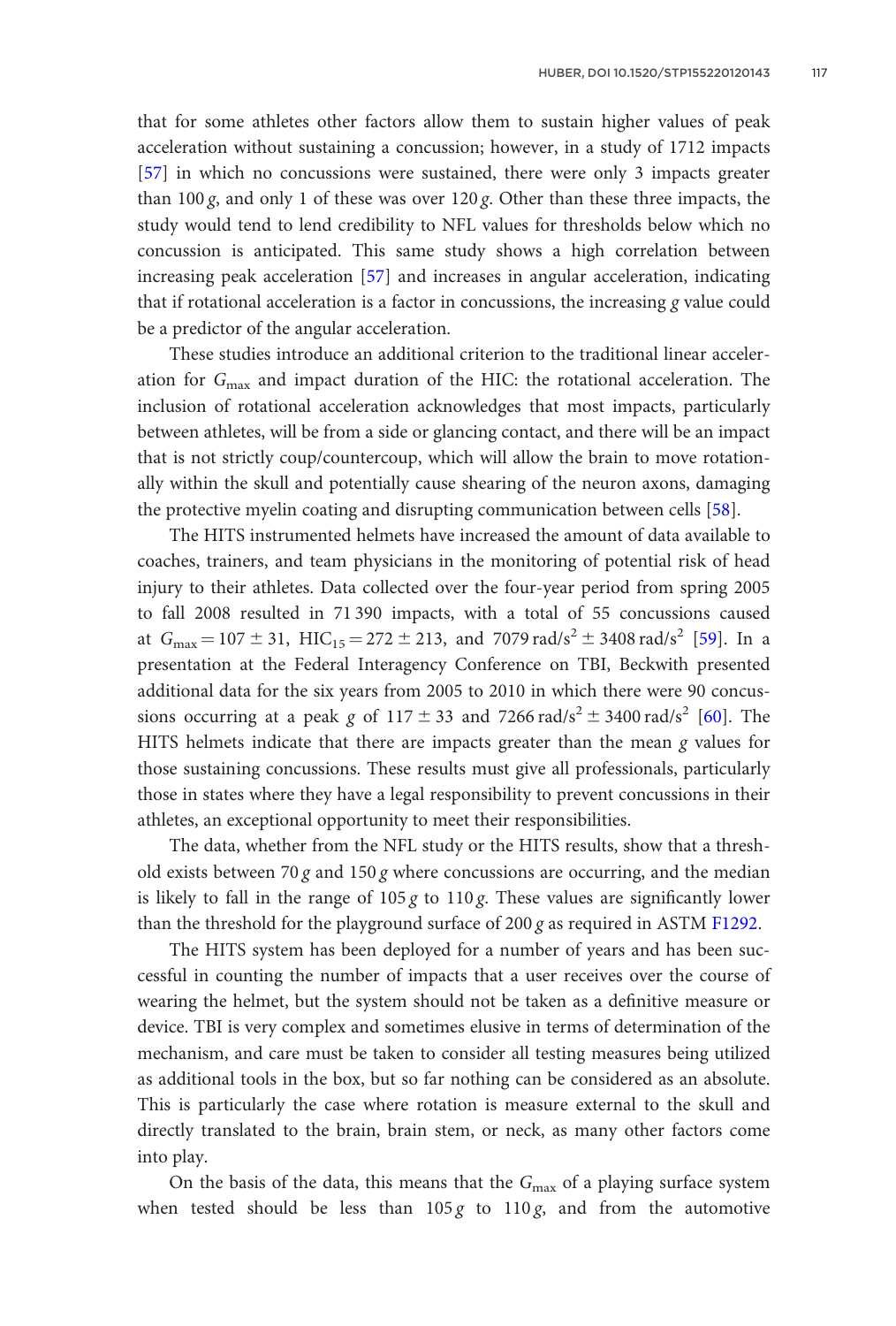requirements the  $HIC_{15}$  should be less than 700 for all ages. These values would potentially prevent both concussions and head injuries with AIS > 4.

### Implications for Non-Helmeted Sport

Given the introduction of the HIC, modified as it might be, by Shorten and Himmelsbach in 2003 [[26\]](#page-20-0) and the fact that there are more athletes playing on natural and synthetic turf without helmets than with helmets, the practice of testing a synthetic turf with a missile based on placing an accelerometer in a middle linebacker's helmet to establish an impact of 40 ft/lb needs to be examined. An option is to test surfacing using a hemispherical missile designed to simulate the mass of the average adult human head severed at the C3 vertebra. This can be suspended to provide a theoretical drop height equal to the velocity of the falling athlete. Changing to the hemispherical, although not biofidelic, missile will allow the collection of both  $G_{\text{max}}$  and HIC data. This is precisely what the IRB does by using the EN1177 4.5-kg hemispherical headform from 1.5 ms and setting the threshold at 1000 HIC.

### Impact Velocity and Free-Fall Height

In the NFL study of concussions sustained by 25 players, the reproduction of the events indicated velocities of 5.5 to 117 m/s, and the average impact velocity was  $9.3 \pm 1.9$  m/s [\[13](#page-19-0)], or the equivalent of a 4.4-m (14.4-ft) free-fall drop. For the three head-to-turf concussions the velocities were 6.0 to 8.3 m/s, and the average velocity at impact for the three concussions sustained as head to surface without prior player impact was 7.5 m/s [[13](#page-19-0)], equivalent to a 2.87-m (9.42-ft) free-fall drop. The average  $G_{\text{max}}$  for the 25 helmeted football players was 98 g, and for the head-to-turf players it was  $123 g$  with an HIC of 640. The impact velocities from the study raise the possibility that the current testing with ASTM [F355,](http://www.astm.org/Standards/F355) Procedure A at 2 ft might not generate an adequate velocity. Increasing the drop height for this procedure would make it difficult to ensure a vertical drop, and the mass of the device would be problematic for portability.

Just as the velocity is important, determining the appropriate velocity and being able to perform testing are also important. The NFL study provides one set of velocities, but further information might be required in order to determine whether these are appropriate for fields intended to be used by college, high school, and younger players. If the required height for testing is determined to be 5 ft to 9 ft, then the ability to raise the missile to these heights and keep the missile portable has to be considered.

# Implications for Sport Field Owners, Operators, Manufacturers, and Installers

Currently there are a number of laws and mandates in Canada and the United States that require the removal of an athlete following concussion and refusal to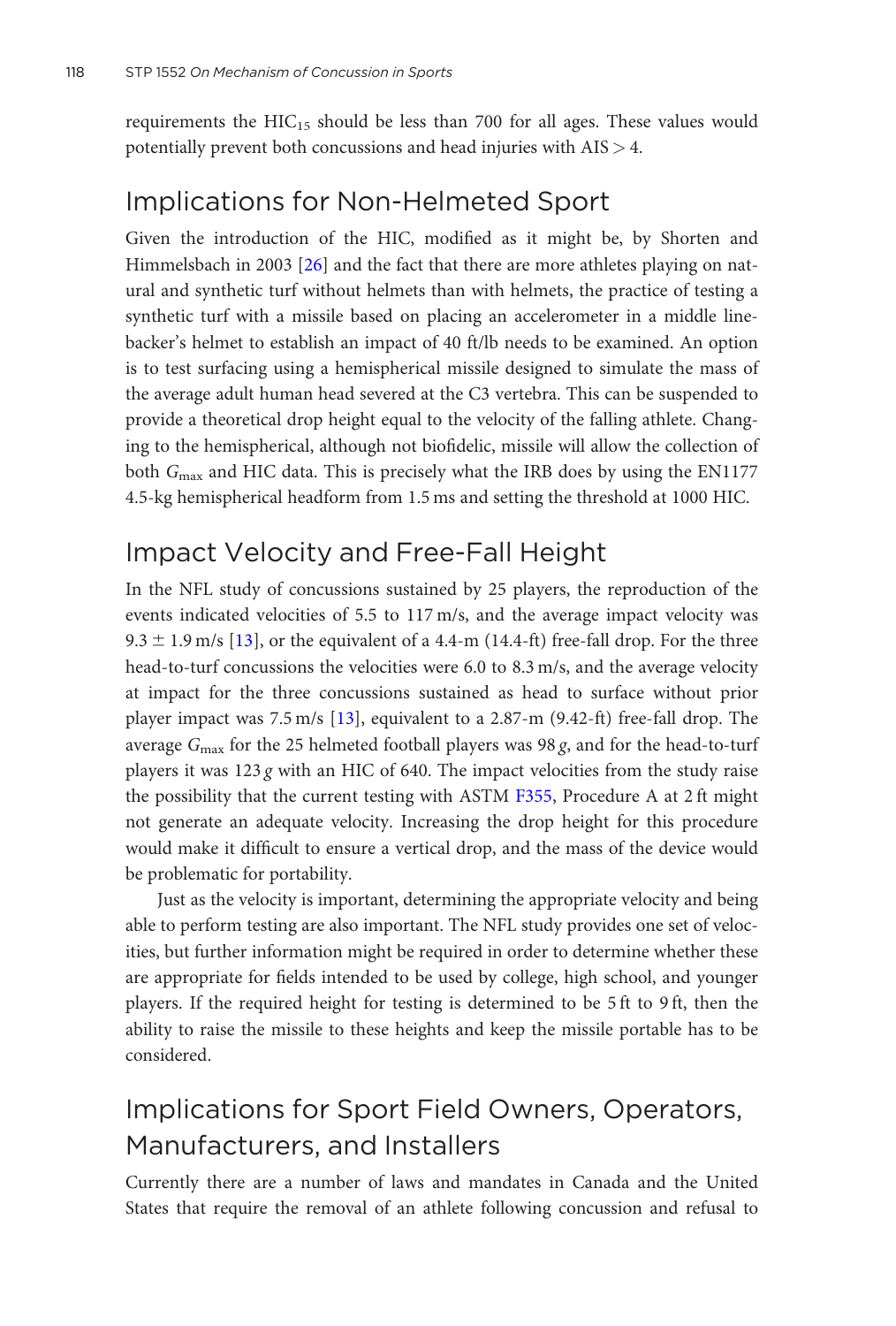allow that athlete's return to play prior to competent medical clearance. Loss of an athlete in any program could affect the outcome of a season, athletes' future professional careers, the current careers of the coaching staff, and the financial viability of the athletic program.

It will be the motivation to prevent injuries and preserve a program that will drive owners to demand better impact-attenuation values, maintenance procedures, and warranties that give them the performance that meets their requirements. The performance requirements will be not only for the new field, but also for the anticipated life of the field.

Owners will also be more involved in maintenance and meeting performance criteria in order to prevent injuries to their players. The dissemination of information and shortened careers will put owners on notice that they may well be responsible for the long-term costs and losses that players and their families sustain. As a result, owners will be seeking testing and maintenance performance that meets the current consensus standards at a minimum, as well as any better practice their risk managers can recommend. It is difficult to say whether the cost of an injured child with a shortened career or a professional athlete being paid out on a contract would be the greater cost to the owner.

For the manufacturer, there will be significant changes in products and marketing strategies to meet the required demand. There is a perception that improved impact attenuation can only be achieved through the "softening" of the field, which would detrimentally affect firmness as it relates to good footing and sport-specific performance for athletes. The very legitimate concern is an increase in lower extremity injuries. A means of balancing the two performance issues would be the inclusion of an underlayment turf system and infill designed to provide all of the desired properties. This field design will likely have financial consequences, and the owners and players will have to take this into consideration when a new field is being designed or purchased.

New field designs offer opportunities for manufacturers and installers of the components of the field, as well as opportunities for ongoing maintenance and inspections.

It is important to review the financial effects and availability of products related to the acceptance of the recommended improvements in impact attenuation of all sport playing surfaces. Currently synthetic turf systems exist that, when installed and maintained to their appropriate depth, can meet the recommendations with very little additional cost. It will be the turf owner not currently meeting the performance criteria or performing the required maintenance who will incur financial hardship; however, it is not the concern of the person working to prevent injuries if an owner does not do the basics that he or she is responsible for. Professional and skilled maintenance service contractors have begun to provide maintenance and testing services, and it is likely that these groups of contractors will grow and become more sophisticated in their offerings in the future.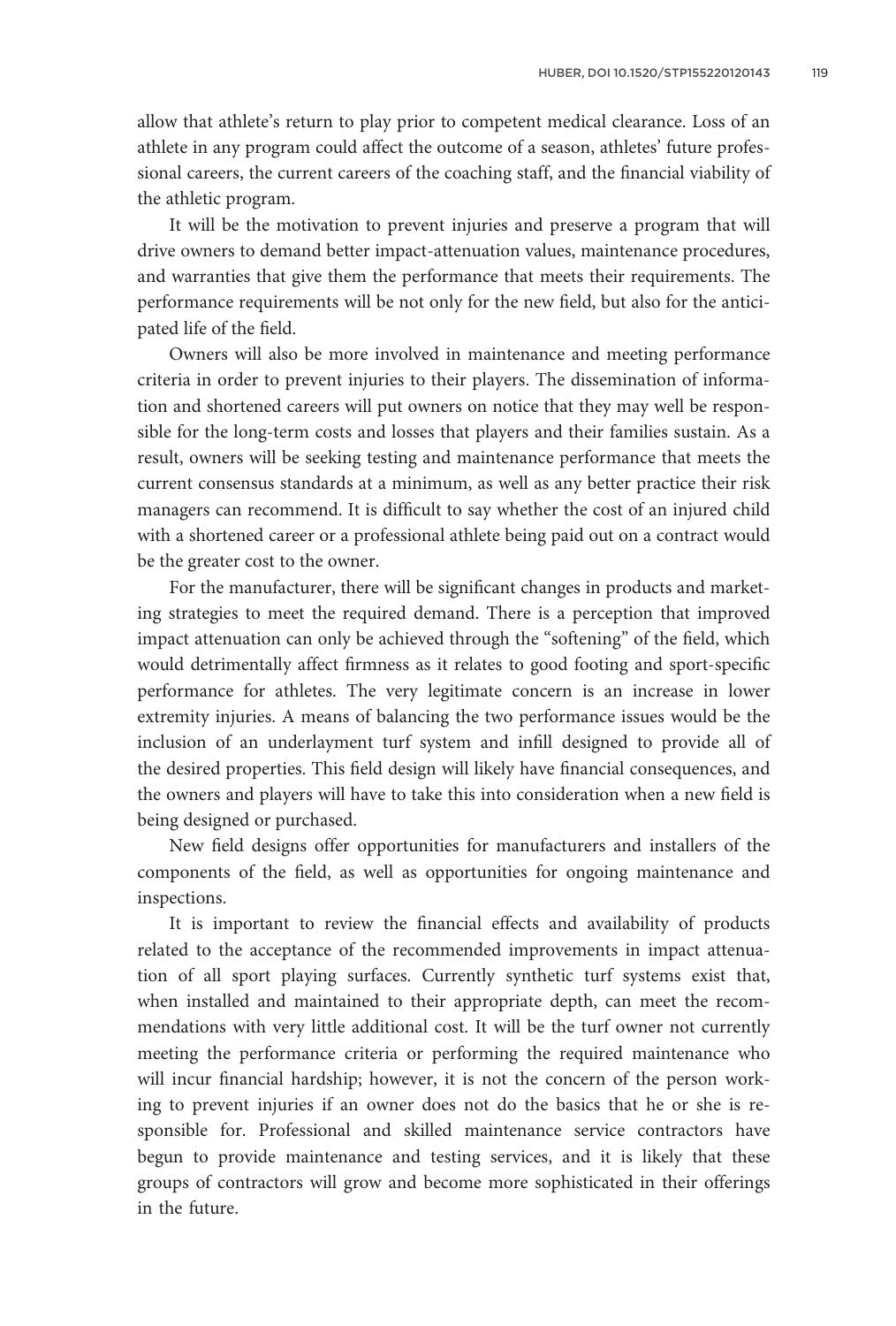### <span id="page-18-0"></span>Implications for Standard-Writing Organizations

Standard organizations such as ASTM provide the facility, mechanism, and procedures to write specifications, test methods, practices guides, etc., with a structure of consensus building. The consensus is built within a matrix of producers, users, and general interest, using current knowledge and best practices to advance standards. At the present time the F08.65 subcommittee is investigating and balloting both the reduction of  $G_{\text{max}}$  and other factors related to impact attenuation such as annual/seasonal field testing requirements. Given the mountain of evidence regarding necessary improvements for impact attenuation in the field, it would behoove this group to make the changes as quickly and expeditiously as possible.

#### References

- [1] Gilchrist, J., Thomas, K. E., Wald, M., and Langlois, J., "Nonfatal Traumatic Brain Injuries from Sports and Recreation Activities-United States, 2001-2005," MMWR Weekly, Vol. 56, No. 29, 2007, pp. 733–737.
- [2] Gotsch, K., Annest, J. L., and Holmgreen, P., "Nonfatal Sports- and Recreation-related Injuries Treated in Emergency Departments—United States, July 2000–June 2001," MMWR Weekly, Vol. 51, No. 33, 2002, pp. 736–740.
- [3] Gilchrist, J., Thomas, K. E., Xu, L., McGuire, L. C., and Coronado, V., "Nonfatal Traumatic Brain Injuries Related to Sports and Recreation Activities among Persons Aged  $\leq$ 19 $-$ United States, 2001-2009," MMWR, Vol. 60, No. 39, 2011, pp. 1337–1342.
- [4] Langlois, J. A., Rutland-Brown, W., and Wald, M. M., "The Epidemiology and Impact of Traumatic Brain Injury: A Brief Overview," [Journal of Head Trauma Rehabilitation](http://dx.doi.org/10.1097/00001199-200609000-00001), Vol. 21, No. 5, 2006, pp. 375–378.
- [5] Thunnan, D. J., Branche, C. M., and Sneizek, J. E., "The Epidemiology of Sports-Related Traumatic Brain Injuries in the United States: Recent Developments," [Journal of Head](http://dx.doi.org/10.1097/00001199-199804000-00003) [Trauma Rehabilitation](http://dx.doi.org/10.1097/00001199-199804000-00003), Vol. 13, No. 2, 1998, pp. 1–8.
- [6] Gioia, G. A., Collins, M., and Isquith, P. K., "Improving Identification and Diagnosis of Mild Traumatic Brain Injury With Evidence: Psychometric Support for the Acute Concussion Eval-uation," [Journal of Head Trauma Rehabilitation](http://dx.doi.org/10.1097/01.HTR.0000327255.38881.ca), Vol. 23, No. 4, 2008, pp. 230-242.
- [7] Williamson, I. J. and Goodman, D., "Converging Evidence for the Under-reporting of Concussion in Youth Ice Hockey," Br. j. Sports Med., Vol. 40, No. 2, 2006, pp. 129–132.
- [8] Gioia, G. A., Isquith, P. K., Schneider, J. C., and Vaughan, C. G., "New Approaches to Assessment and Monitoring of Concussion in Children," Topics in Language Disorders, Lippincott Williams & Wilkins, Baltimore, MD, 2009, pp. 226–281.
- [9] Igou, S., 2011, "How Can the Brain Be Injured," <http://www.BrainInjury.com> (Last accessed 7 Jun 2011).
- [10] U.S. Centers for Disease Control and Prevention, June 2010, "What Are the Leading Causes of TBI?" <http://www.cdc.gov/TraumaticBrainInjury/causes.html> (Last accessed 13 July 2011).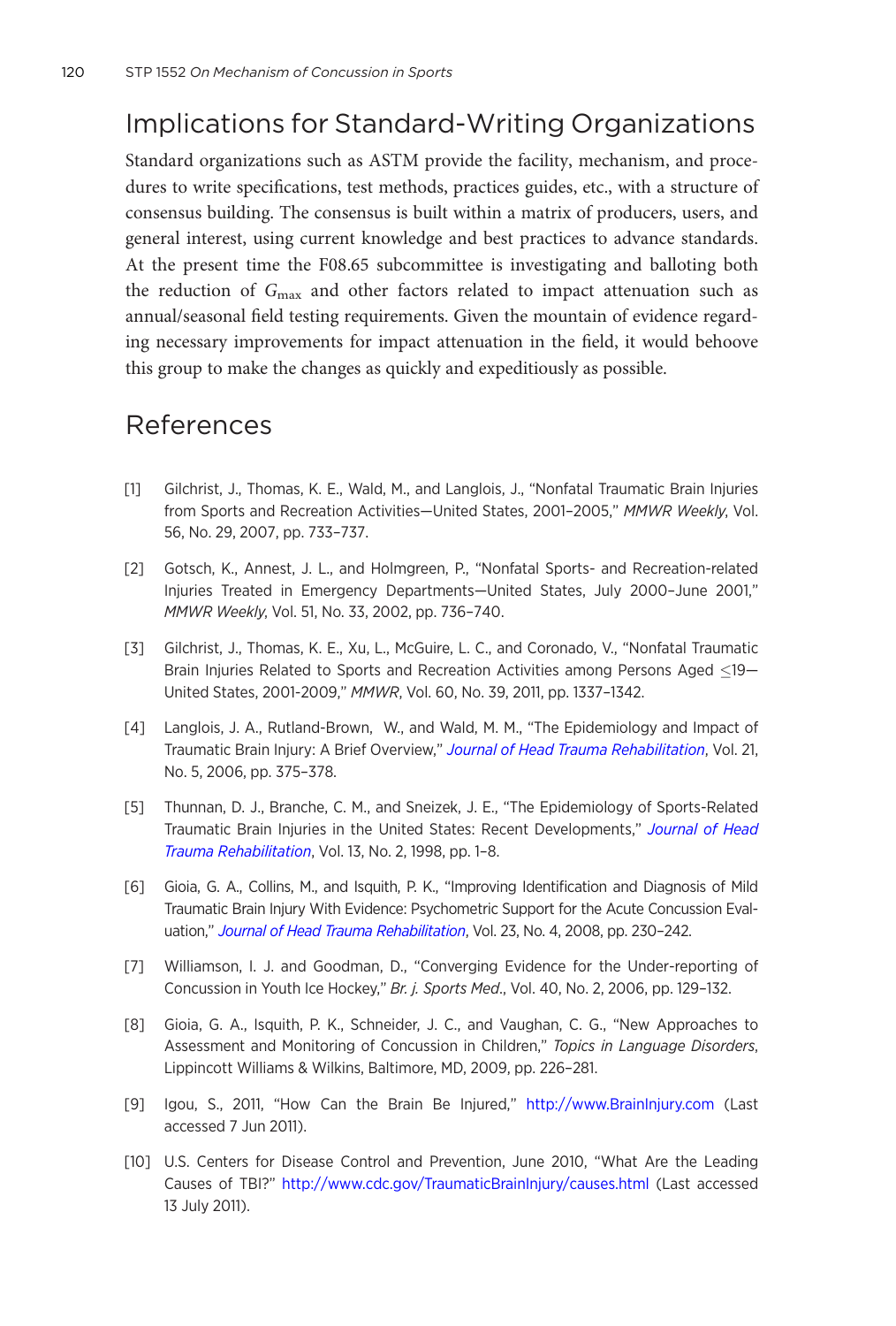- <span id="page-19-0"></span>[11] Guskiewicz, K. M., Weaver, N. L., Padua, D. S., and Garret, W. E., Jr., "Epidemiology of Concussions in Collegiate and High School Football Players," Am. J. Sports Med., Vol. 28, 2000, pp. 643–650.
- [12] Shorten, M. R., Sport Surfaces and Injury: The Missing Link, Biomechanica, L.L.C., Portland, OR, 2007.
- [13] Viano, D. C., Casson, I. R., and Pellman, E. J., "Concussion in Professional Football: Biomechanics of the Struck Player—Part 14," Neurosurgery, Vol. 61, No. 2, 2007, pp. 313–327.
- [14] ASTM [F355:](http://www.astm.org/Standards/F355) Standard Test Method for Impact Attenuation of Playing Surface Systems and Materials, Annual Book of ASTM Standards, ASTM International, West Conshohocken, PA, 1995.
- [15] ASTM [F1292](http://www.astm.org/Standards/F1292): Standard Specification for Impact Attenuation of Surfacing Materials Within the Use Zone of Playground Equipment, Annual Book of ASTM Standards, ASTM International, West Conshohocken, PA, 1991.
- [16] Center for Sports Surface Research, Surface Hardness (Gmax), Penn State College of Agricultural Sciences, State College, PA, 2011, p. 3.
- [17] Halstead, M. E., Walter, K. D., and the Council on Sports Medicine and Fitness, "Clinical Report—Sport-related Concussion in Children and Adolescents," Pediatrics, Vol. 126, No. 3, 2010, pp. 597–615.
- [18] Nagy, K., "What Happen Inside a Child's Brain When Force Brings a Head and an Object to Meet," <http://www.Ezinearticles.com> (Last accessed 28 Jan 2011).
- [19] Hume Adams, J., Graham, D. I., Gennarelli, T. A., and Maxwell, W. L., "Diffuse Axonal Injury in Non-missile Head Injury," J. Neurol. Neurosurg. Psychiatry, Vol. 54, No. 6, 1991, pp. 481–483.
- [20] Collins, M. W., Lovell, M. R., Iverson, G. L., Cantu, R., Maroon, J., and Field, M., "Cumulative Effects of Concussion in High School Athletes," Neurosurgery, Vol. 51, No. 5, 2002, pp. 1175–1181.
- [21] Craig, M., 2006, "Medical Field Helping NFL to Learn About Concussions," <www.Birf.info> (Last accessed 10 May 2011).
- [22] Kuwana, E., "Long-term Effect of Concussion in Football Players," Neuroscience for Kids, 2004.
- [23] ASTM [F1487](http://www.astm.org/Standards/F1487): Standard Consumer Safety Performance Specification for Playground Equipment for Public Use, Annual Book of ASTM Standards, ASTM International, West Conshohocken, PA, 2001.
- [24] Ratte, D. J., Morrison, M. L., and Lerner, N. D., "Development of Human Factors Criteria for Playground Equipment Safety," Comsis Corporation, Silver Spring, Maryland, March 1990.
- [25] ASTM [F1936:](http://www.astm.org/Standards/F1936) Standard Specification for Impact Attenuation of Turf Playing Systems as Measured in the Field, Annual Book of ASTM Standards, ASTM International, West Conshohocken, PA, 1998.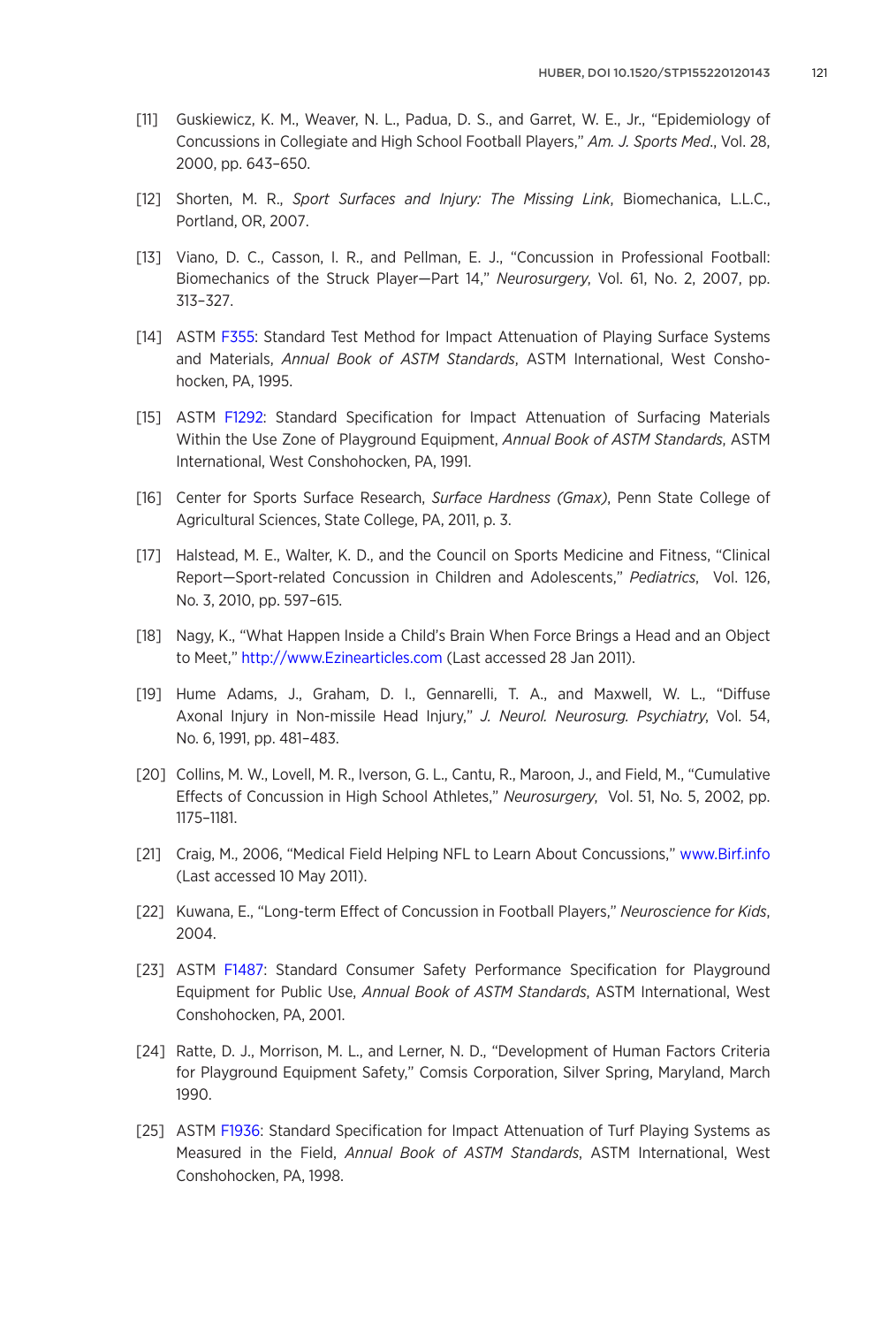- <span id="page-20-0"></span>[26] Shorten, M. and Himmelsbach, J. A., Sports Surfaces and the Risk of Traumatic Brain Injury, BioMechanica, L.L.C., Portland, OR, 2003.
- [27] Breeland, R., "Standard Test Methods and Performance Standards for Synthetic Turf Playing Surfaces and Materials," Safety in American Football, ASTM STP 1305, Earl E. Hoerner, Ed., ASTM International, West Conshohocken, PA, 1997, pp. 103–113.
- [28] ASTM [F1936](http://www.astm.org/Standards/F1936)-07: Standard Specification for Shock-absorbing Properties of North American Football Field Playing Systems as Measured in the Field, Annual Book of ASTM Standards, ASTM International, West Conshohocken, PA, 2007.
- [29] Stapp, J., "Human Tolerance to Deceleration," [Am. J. Surg.](http://dx.doi.org/10.1016/0002-9610(57)90540-8), Vol. 93, 1957, pp. 734-740.
- [30] McHenry, B. G., Head Injury Criterion and the ATB, ATB User's Group, McHenry Software, Inc., 2004, pp. 3–8.
- [31] Mertz, H. J., Nusholtz, G., and Prasad, P., "Head Injury Risk Assessment for Forehead Impacts," SAE Technical Paper No. 960099, International Congress, March 1996.
- [32] Cozy, C. Z. and Jones, M. D., "Development of a Simulation System for Performing in Situ Surface Tests to Assess the Potential Severity of Head Impacts from Alleged Childhood Short Falls," Forensic Sci. Int., Vol. 163, No. 1, 2006, pp. 102–114.
- [33] CSA Z614-98, 1998, "Children's Playspaces and Equipment," Canadian Standards Association, Rexdale, Ontario, Canada.
- [34] EN1177, 1997, "Impact Attenuating Playground Surfacing—Test Methods," CEN, Brussels, Belgium.
- [35] William, J. H., April 2010, "Head Injury Risk and Artificial Turf," [http://www.Scienceof-](http://www.ScienceofSoccerOnline.com)[SoccerOnline.com](http://www.ScienceofSoccerOnline.com) (Last accessed 5 Feb 2011).
- [36] Eppinger, R., Sun, E., Bandak, F., Haffner, M., Khaewpong, N., and Maltese, M., Development of Improved Injury Criteria for the Assessment of Advanced Automotive Restraint System—II, National Highway Transportation Safety Administration, Washington, D.C., 1999.
- [37] International Rugby Board, 2011, "IRB Regulation 22 Performance Specification—Technical," Technical Document, FIFA, Geneva, Switzerland, pp. 9, 17.
- [38] ASTM [F1015:](http://www.astm.org/Standards/F1015) Standard Test Method for Relative Abrasiveness of Synthetic Turf Playing Surfaces, Annual Book of ASTM Standards, ASTM International, West Conshohocken, PA, 2003.
- [39] ASTM [F1551](http://www.astm.org/Standards/F1551): Standard Test Methods for Comprehensive Characterisation of Synthetic Turf Playing Surfaces and Materials, Annual Book of ASTM Standards, ASTM International, West Conshohocken, PA, 2009.
- [40] Shiffer, R. C., "ASTM F-1292 as Tool for Playground Injury Severity Reductions," Head and Neck Injuries in Sports, ASTM STP 1229, E. F. Hoerner, Ed., ASTM International, West Conshohocken, PA, 1994, p. 340.
- [41] Hodgson, V. R. and Thomas, L. M., "Breaking Strength of the Human Skull vs. Impact Surface Curvature," DOT HS\*800-583, Contract No. FH-11-7609, Final Report, 1971.
- [42] Hodgson, V. R. and Thomas, L. M., "Breaking Strength of the Human Skull vs. Impact Surface Curvature," NHTSA DOT-H-S-801-002, PB 233 04, Wayne State University School of Medicine, Detroit, MI, November 1973.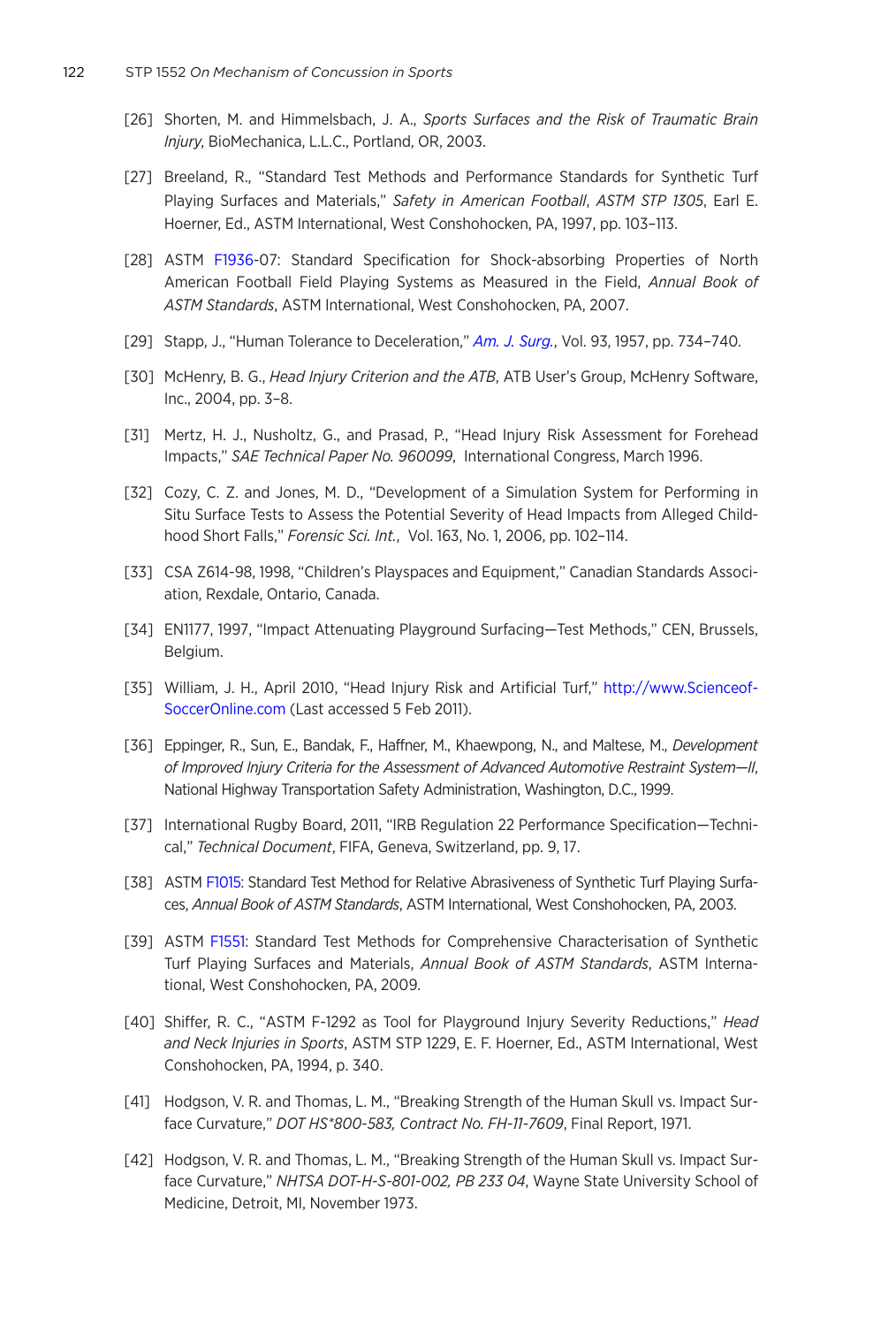- <span id="page-21-0"></span>[43] Got, C., Patel, A., Fayon, A., and Tarriere, C. H., "Results of Experimental Head Impacts on Cadavers: The Various Data Obtained and Their Relations to Some Measured Physical Parameters," Proceedings of the 22nd Stapp Car Crash Conference, Ann Arbor, MI, October 24–26, 1978, Society of Automotive Engineers, Warrendale, PA.
- [44] Eppinger, R., Sun, E., Bandak, F., Haffner, M., Khaewpong, N., and Maltese, M., Development of Improved Injury Criteria for the Advancement of Automotive Restraint Systems—II, National Transportation Traffic Safety Administration, Washington, D.C., 2000.
- [45] Eppinger, R., Sun, E., and Kuppa, S., Supplement: Development of Improved Injury Criteria for the Advancement of Automotive Restraint Systems—II, National Transportation Traffic Safety Administration, Washington, D.C., 2000, p. S1-1.
- [46] Medal Military Medicine, "Abbreviated Injury Scale (AIS) and Injury Severity Score (ISS)," <http://www.myMedal.org> (Last accessed 7 Sept 2011).
- [47] Mertz, H. J., "Injury Risk Assessment Based on Dummy Response," Accidental Injury, 2nd ed., A. M. Nauham and J. W. Melvin, Eds., Springer, New York, 2002, pp. 89–102.
- [48] Mertz, H. J., Prasad, P., and Irwin, A. L., "Injury Risk Curves for Children and Adults in Frontal and Rear Collisions," Proceedings of the 41st Stapp Car Crash Conference, West Palm Beach, FL, Nov 13–14, 1997, Society of Automotive Engineers, Warrendale, PA, pp. 13–30.
- [49] Kleiven, S., Finite Element Modeling of the Human Head, Department of Aeronautics, Royal Institute of Technology, 2002, Stockholm, Sweden, p. 15.
- [50] Chan, P., Lu, Z., Rigby, P., Takhounts, E., Shang, J., Yoganandan, N., and Pintar, F., Development of a Generalized Linear Skull Fracture Criterion, National Highway Transportation Safety Administration, Washington, D.C., 2007.
- [51] Haddadin, S., Albu-Schaffer, A., and Hirzinger, G., Safety Analysis for a Human-friendly *Manipulator*, Springer Science  $+$  Business Media, New York, 2010, pp. 235–252.
- [52] Shorten, M., "Discuss Impact Performance of Playground Surfaces," Standardization News, 2002, [http://www.astm.org/SNEWS/NOVEMBER\\_2002/play\\_nov02.html](http://www.astm.org/SNEWS/NOVEMBER_2002/play_nov02.html) (Last accessed 7 Sept 2011).
- [53] Manko, S., NFL Players Show More Rapid Recovery from Concussion than High School Players, University of Pittsburgh Medical Center, Pittsburgh, PA, 2006.
- [54] Funk, J. R., Duma, S. M., Manoogian, S. J., and Rowson, S., "Biomechanical Risk Estimates for Mild Traumatic Brain Injury," Annu. Proc. Assoc. Adv. Automot. Med., Vol. 51, 2007, pp. 343–361.
- [55] Pellman, E. J., Viano, D. C., Tucker, A. M., Casson, I. R., and Waeckerle, J. F., "Concussion in Professional Football—Reconstruction of Game Impact and Injuries," Neurosurgery, Vol. 53, No. 4, 2003, pp. 799–814.
- [56] Zhang, L., Yang, K. H., and King, A. I., A Proposed Injury Threshold for Mild Traumatic Brain Injury, ASME, New York, NY, 2004, p. 228.
- [57] Rowson, S., Brolinson, G., Goforth, M., Dietter, D., and Duma, S., Linear and Angular Head Acceleration Measurements in Collegiate Football, ASME, New York, NY, 2009, p. 1.